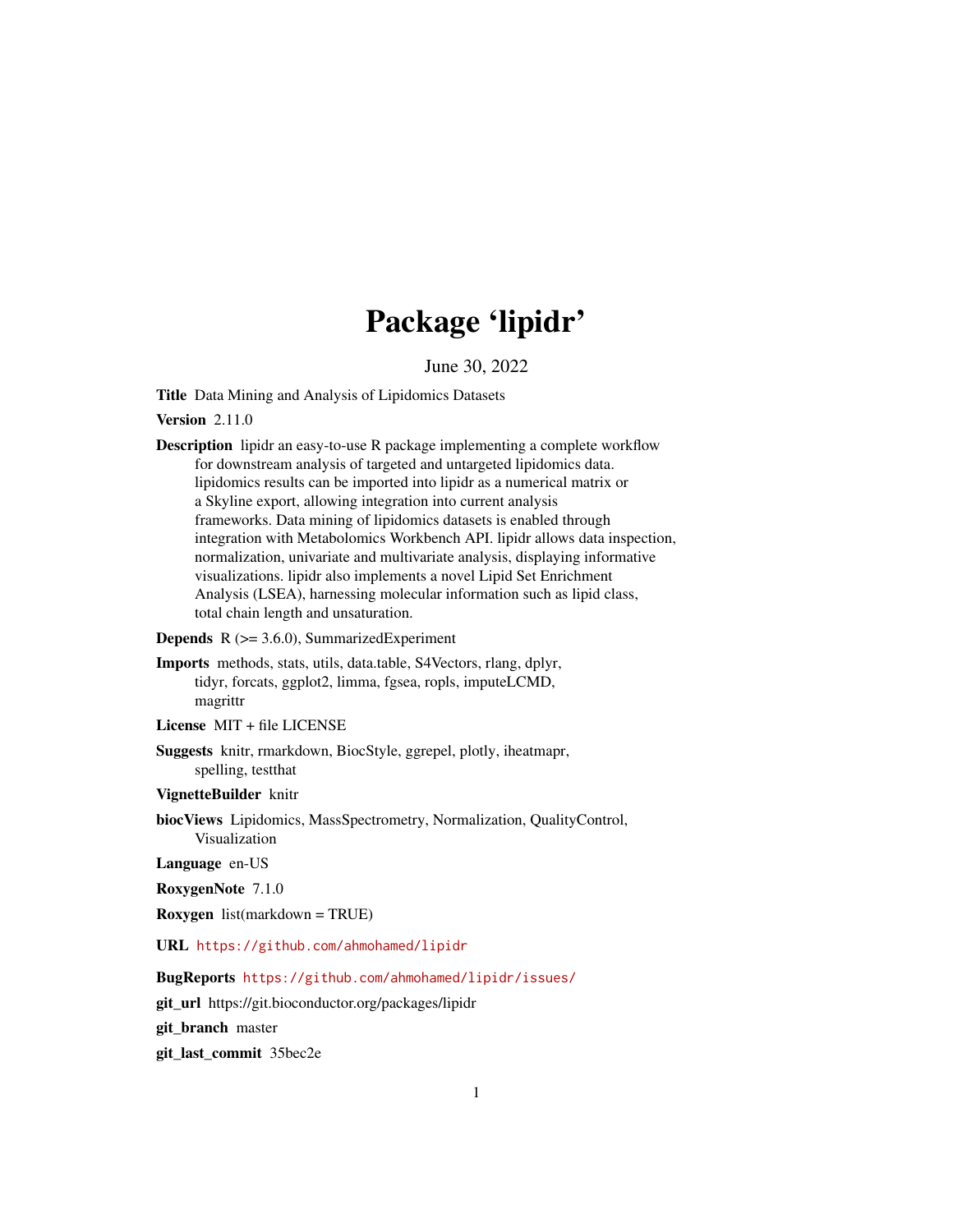git\_last\_commit\_date 2022-04-26

Date/Publication 2022-06-30

Author Ahmed Mohamed [cre] (<<https://orcid.org/0000-0001-6507-5300>>), Ahmed Mohamed [aut], Jeffrey Molendijk [aut]

Maintainer Ahmed Mohamed <mohamed@kuicr.kyoto-u.ac.jp>

# R topics documented:

| 3                                                                                                            |
|--------------------------------------------------------------------------------------------------------------|
| $\overline{3}$                                                                                               |
| $\overline{4}$                                                                                               |
| 5                                                                                                            |
| 5                                                                                                            |
| 6                                                                                                            |
| 8                                                                                                            |
| 8                                                                                                            |
| 9                                                                                                            |
| 10                                                                                                           |
| 11                                                                                                           |
| 12                                                                                                           |
| 12                                                                                                           |
| 13                                                                                                           |
| 13                                                                                                           |
| 14                                                                                                           |
| 15                                                                                                           |
| 17                                                                                                           |
| 19                                                                                                           |
| 20                                                                                                           |
| 21                                                                                                           |
| 22                                                                                                           |
| 22                                                                                                           |
| $plot\_lipidclass \ldots \ldots \ldots \ldots \ldots \ldots \ldots \ldots \ldots \ldots \ldots \ldots$<br>24 |
| 25                                                                                                           |
| 26                                                                                                           |
| 27                                                                                                           |
| 28                                                                                                           |
| 28                                                                                                           |
| 29                                                                                                           |
| 30                                                                                                           |
| 30                                                                                                           |

**Index** [32](#page-31-0)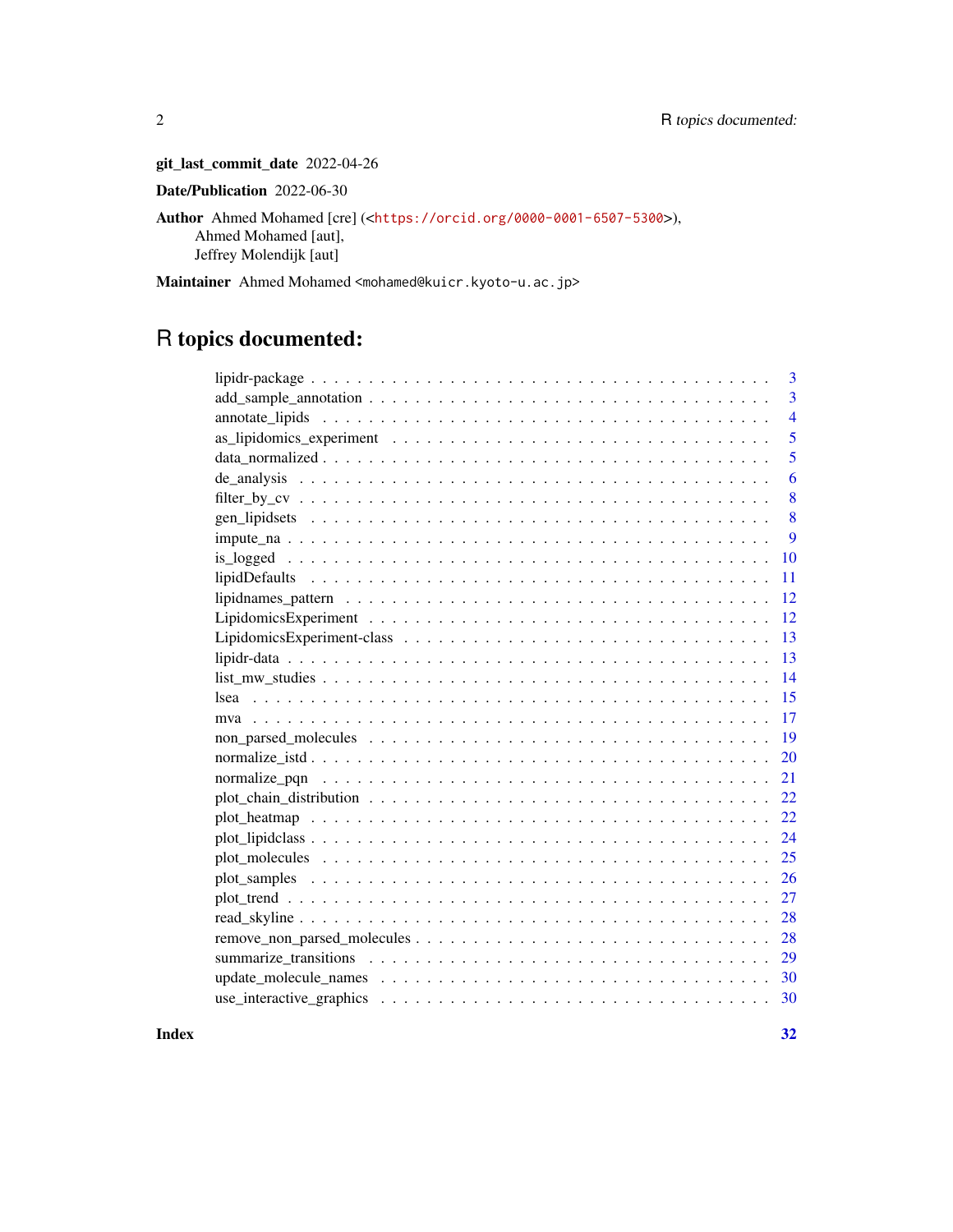<span id="page-2-0"></span>

lipidr implements a series of functions to facilitate inspection, analysis and visualization of targeted lipidomics datasets. lipidr takes exported Skyline CSV as input, allowing for multiple methods to be analyzed together.

#### Details

lipidr represents Skyline files as SummarizedExperiment objects, which can easily be integrated with a wide variety of Bioconductor packages. Sample annotations, such as sample group or other clinical information can be loaded. lipidr generates various plots, such as PCA score plots and box plots, for quality control of samples and measured lipids. Normalization methods with and without internal standards are also supported.

Differential analysis can be performed using any of the loaded clinical variables, which can be readily visualized as volcano plots. A novel lipid set enrichment analysis (LSEA) is implemented to detect preferential enrichment of certain lipid classes, total chain lengths or unsaturation patterns. Plots for the visualization of enrichment results are also implemented.

#### Author(s)

Ahmed Mohamed <ahmed.mohamed@qimrberghofer.edu.au>

add\_sample\_annotation *Add sample annotation to Skyline data frame*

#### **Description**

Add sample annotation to Skyline data frame

#### Usage

```
add_sample_annotation(data, annot_file)
```
#### **Arguments**

| data       | LipidomicsExperiment object.                                                  |
|------------|-------------------------------------------------------------------------------|
| annot file | CSV file or a data.frame with at least 2 columns, sample names $\&$ group(s). |

#### Value

LipidomicsExperiment with sample group information.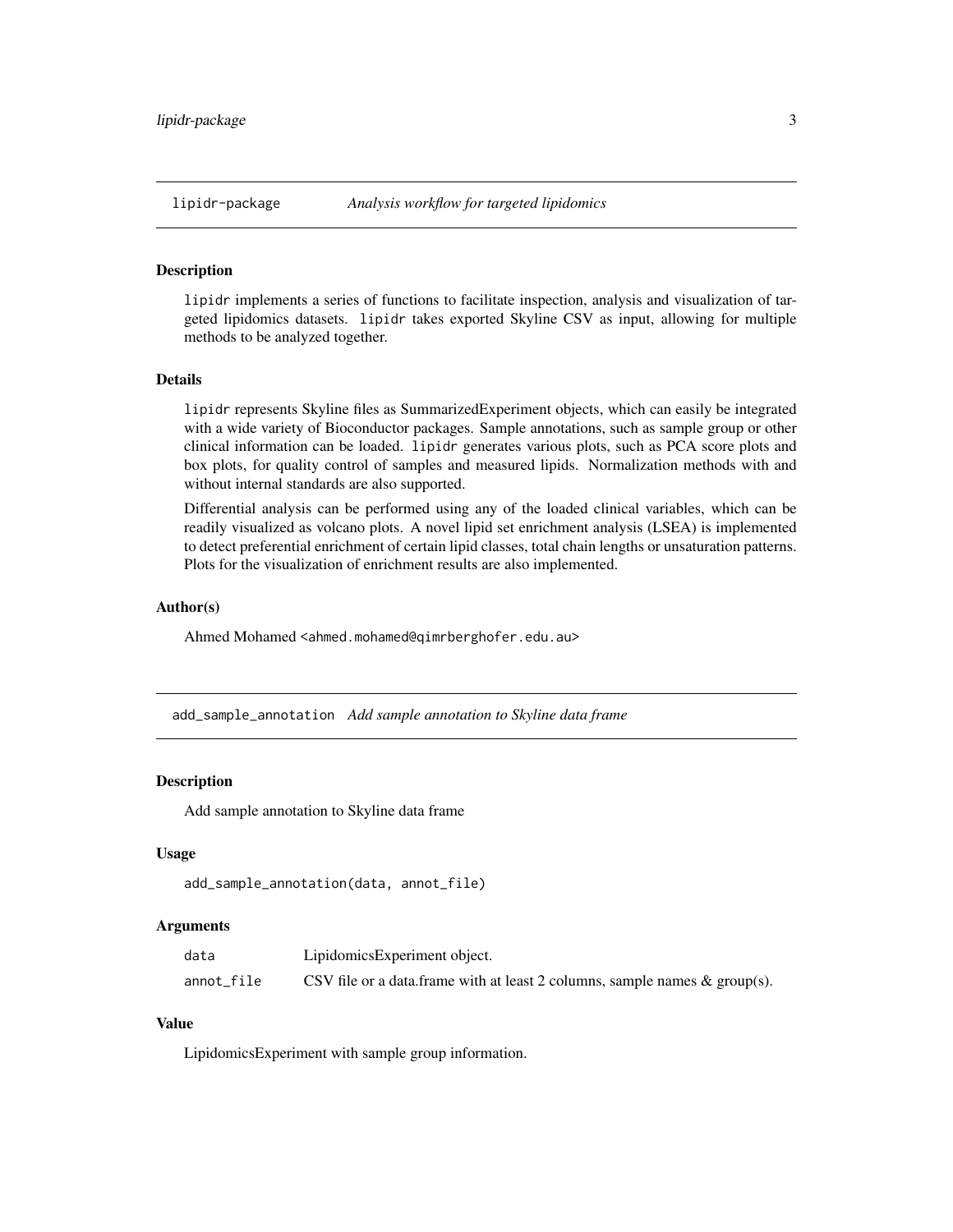#### Examples

```
datadir <- system.file("extdata", package = "lipidr")
# all csv files
filelist <- list.files(datadir, "data.csv", full.names = TRUE)
d <- read_skyline(filelist)
# Add clinical info to existing LipidomicsExperiment object
clinical_file <- system.file("extdata", "clin.csv", package = "lipidr")
d <- add_sample_annotation(d, clinical_file)
colData(d)
d$group
# Subset samples using clinical information
# Note we are subsetting columns
d[, d\group == "0C"]
# Subset lipids using lipid annotation
# Note we are subsetting rows
d[rowData(d)$istd, ]
```
annotate\_lipids *Parse molecule names to extract lipid class and chain information.*

### Description

Parse lipid names to return a data.frame containing lipid class, total chain length and unsaturation. Lipids should follow the pattern 'class xx:x/yy:y', with class referring to the abbreviated lipid class, xx:x as the composition of the first chain and yy:y as the second chain. Alternatively, lipids can be supplied following the pattern 'class zz:z', where zz:z indicates the combined chain length and unsaturation information.

#### Usage

```
annotate_lipids(molecules, no_match = c("warn", "remove", "ignore"))
```
#### Arguments

| molecules | A character vector containing lipid molecule names.                      |
|-----------|--------------------------------------------------------------------------|
| no match  | How to handle lipids that cannot be parsed? Default is to give warnings. |

### Value

A data.frame with lipid annotations as columns. Input lipid names are given in a column named "Molecule".

<span id="page-3-0"></span>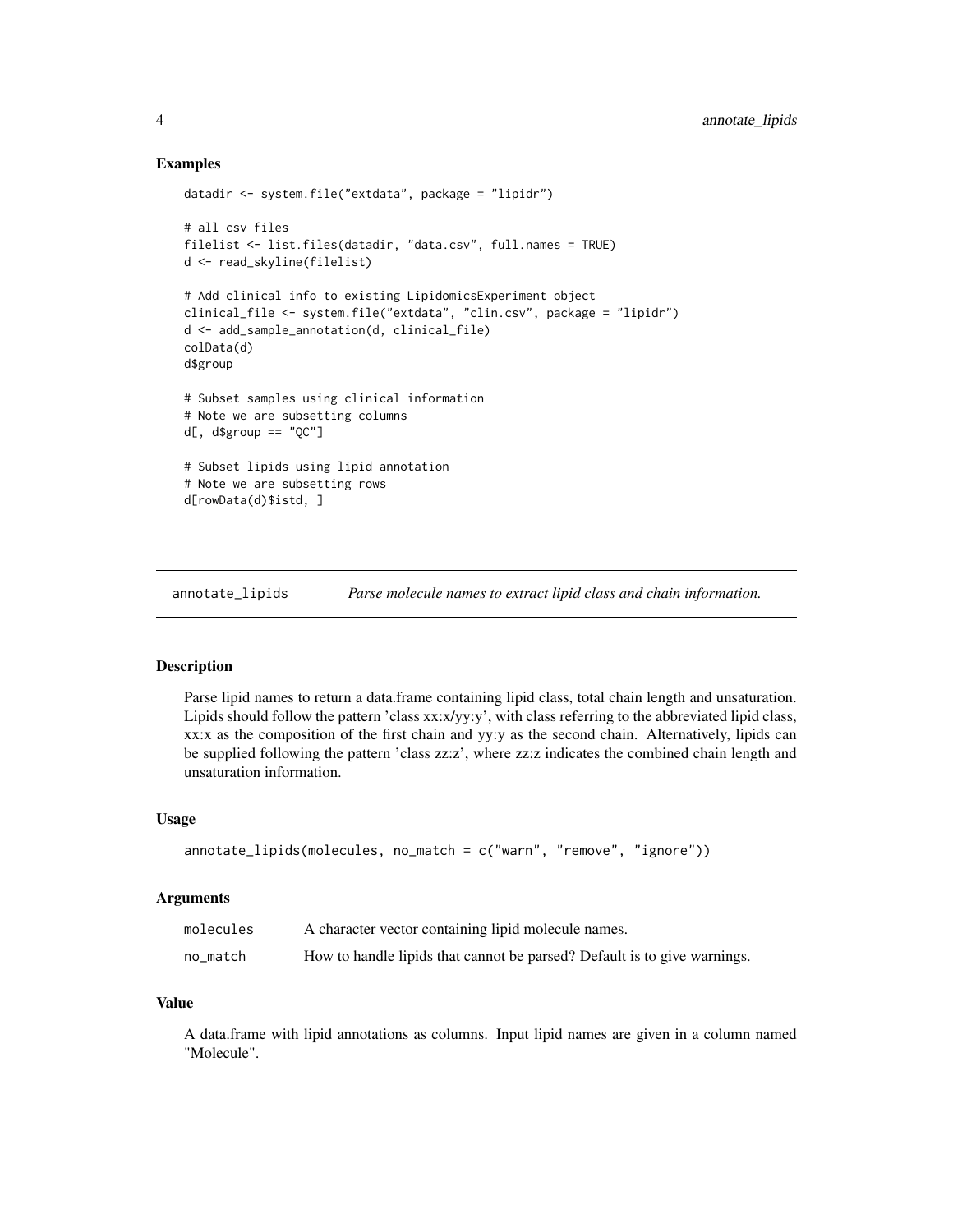### <span id="page-4-0"></span>as\_lipidomics\_experiment 5

### Examples

```
lipid_list <- c(
  "Lyso PE 18:1(d7)",
  "PE(32:0)",
  "Cer(d18:0/C22:0)",
  "TG(16:0/18:1/18:1)"
\lambdaannotate_lipids(lipid_list)
```
as\_lipidomics\_experiment

*Convert data.frame/matrix to LipidomicsExperiment*

#### Description

Convert data.frame/matrix to LipidomicsExperiment

#### Usage

```
as_lipidomics_experiment(df, logged = FALSE, normalized = FALSE)
```
### Arguments

| df         | A data frame or matrix where rows are lipids and columns are samples. Lipid                                            |
|------------|------------------------------------------------------------------------------------------------------------------------|
|            | names should be provided in the first column or in rownames of df. Measure-                                            |
|            | ments should be numeric. The data is considered summarized unless at least<br>one lipid is duplicated (has $> 1$ row). |
| logged     | Whether the data is log-transformed                                                                                    |
| normalized | Whether the data is normalized                                                                                         |

### Value

LipidomicsExperiment

<span id="page-4-1"></span>

| data_normalized | Example dataset (normalized and log2 transformed) |  |
|-----------------|---------------------------------------------------|--|
|-----------------|---------------------------------------------------|--|

### Description

A dataset containing MRM mass spectrometry-based lipidomics data from murine serum samples. Mice were fed a normal or high-fat diet and had access to normal drinking water or drinking water containing the bile acid deoxycholic acid. Lipid peaks were integrated using Skyline and exported results were imported into R using lipidr. The dataset has been normalized and log2 transformed. Please see [normalize\\_pqn](#page-20-1) for details on how to generate this dataset.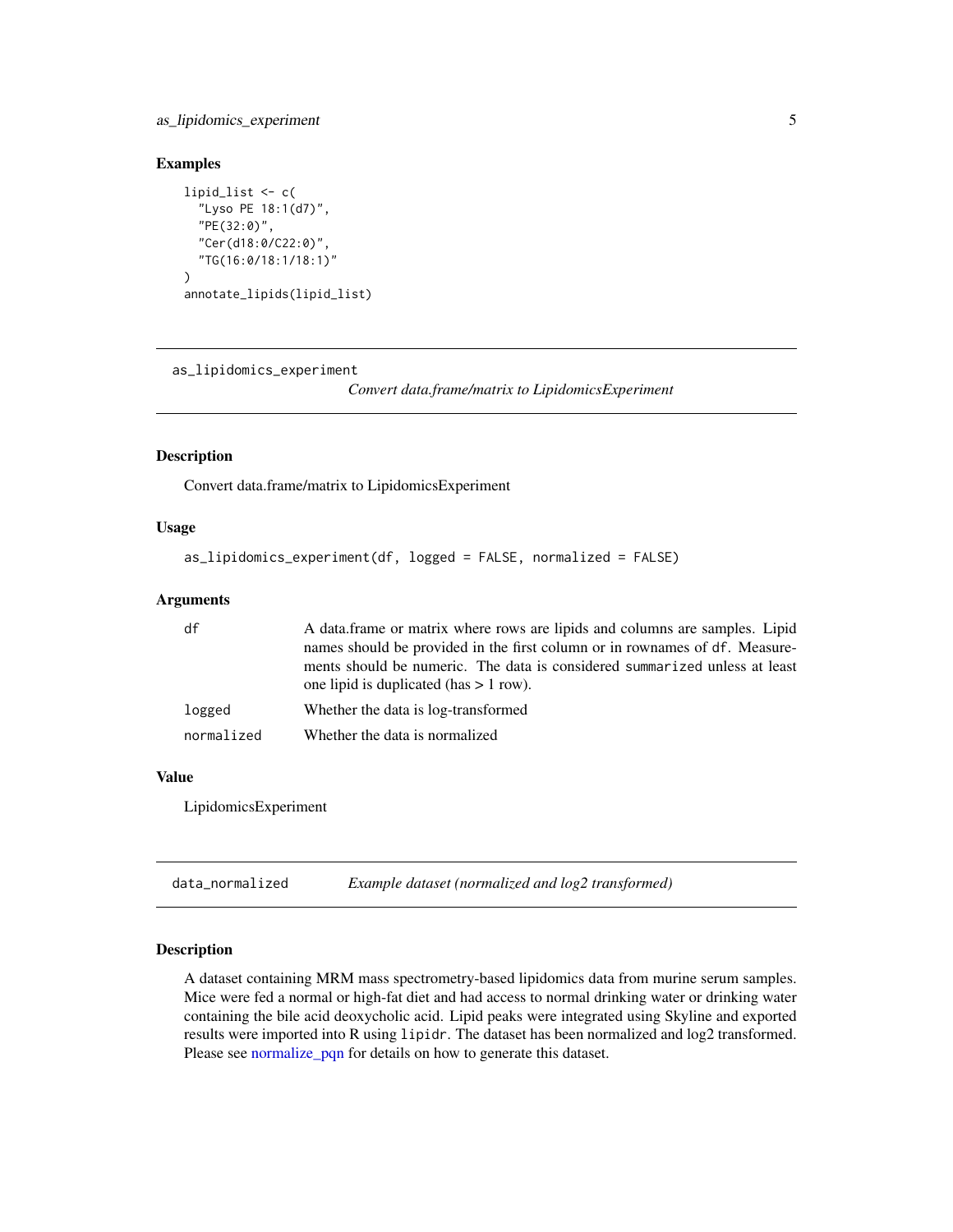#### Usage

data(data\_normalized)

#### Format

An object of class LipidomicsExperiment with 278 rows and 56 columns.

#### See Also

Other lipidr datasets: [lipidDefaults](#page-10-1), [lipidnames\\_pattern](#page-11-1), [lipidr-data](#page-12-1)

#### Examples

data(data\_normalized)

<span id="page-5-1"></span>de\_analysis *Differential analysis of lipids between sample groups*

### Description

de\_analysis and de\_design perform differential analysis of measured lipids that are associated with a sample group (annotation). de\_analysis accepts a list of contrasts, while de\_design allows users to define a design matrix, useful for complex experimental designs or for adjusting possible confounding variables.

#### Usage

```
de_analysis(data, ..., measure = "Area", group_col = NULL)
de_design(data, design, ..., coef = NULL, measure = "Area")
significant_molecules(de.results, p.cutoff = 0.05, logFC.cutoff = 1)
plot_results_volcano(de.results, show.labels = TRUE)
```
### Arguments

| data      | LipidomicsExperiment object, should be normalized and log2 transformed.                                                                   |
|-----------|-------------------------------------------------------------------------------------------------------------------------------------------|
| $\ddots$  | Expressions, or character strings which can be parsed to expressions, specifying<br>contrasts. These are passed to limma:: makeContrasts. |
| measure   | Which measure to use as intensity, usually Area (default).                                                                                |
| group_col | Name of the column containing sample groups. If not provided, defaults to first<br>sample annotation column.                              |
| design    | Design matrix generated from $model.matrix()$ , or a design formula.                                                                      |
| coef      | Column number or column name specifying which coefficient of the linear<br>model is of interest.                                          |

<span id="page-5-0"></span>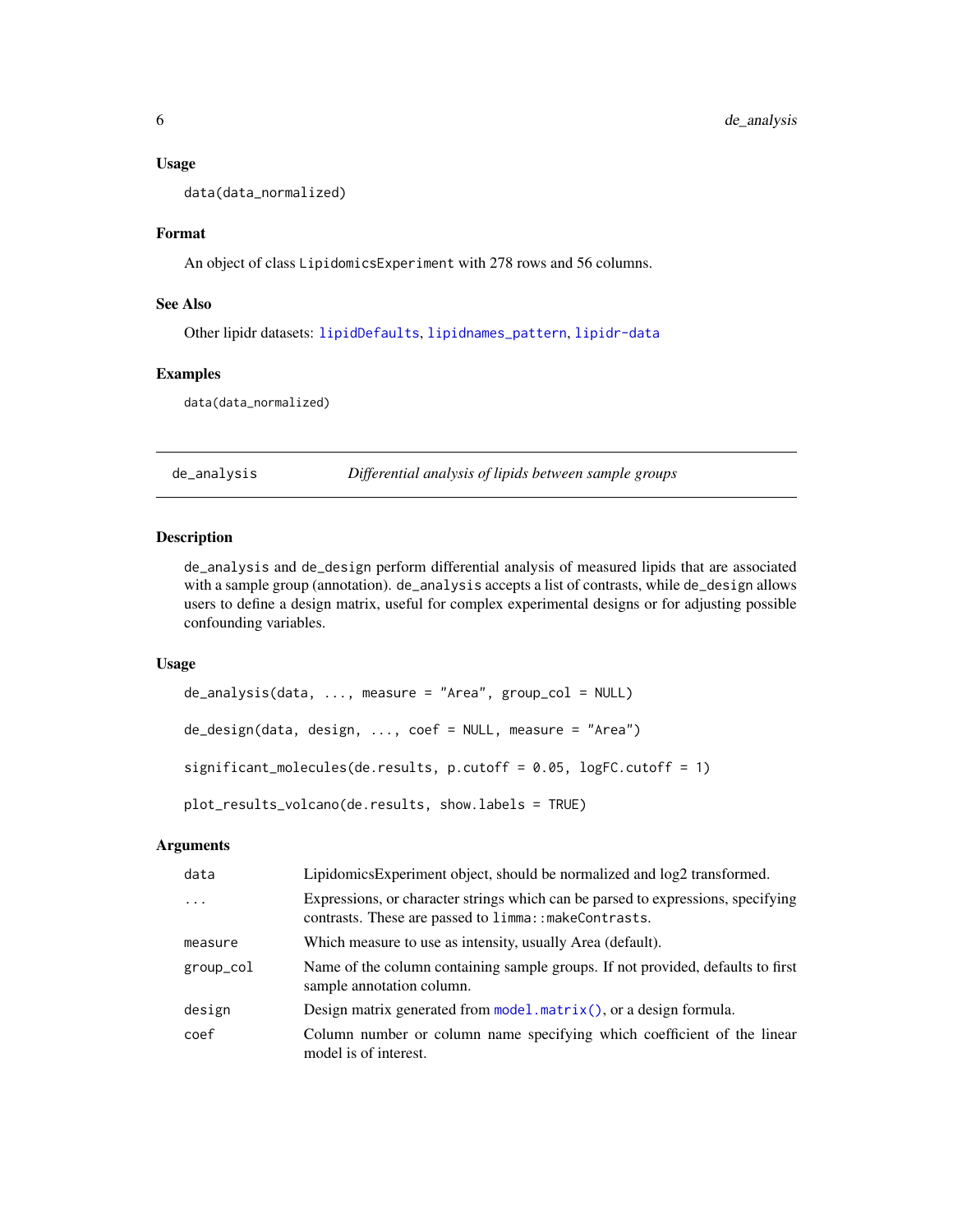### <span id="page-6-0"></span>de\_analysis 7

| de.results   | Output of $de\_analysis()$ .                                                                           |
|--------------|--------------------------------------------------------------------------------------------------------|
| p.cutoff     | Significance threshold. Default is $0.05$ .                                                            |
| logFC.cutoff | Cutoff limit for log2 fold change. Default is 1. Ignored in multi-group (ANOVA-<br>style) comparisons. |
| show.labels  | Whether labels should be displayed for significant lipids. Default is TRUE.                            |

#### Value

TopTable as returned by limma package

significant\_molecules returns a character vector with names of significantly differentially changed lipids.

plot\_results\_volcano returns a ggplot object.

### Functions

- significant\_molecules: gets a list of significantly changed lipids for each contrast.
- plot\_results\_volcano: plots a volcano chart for differential analysis results.

#### Examples

# type ?normalize\_pqn to see how to normalize and log2-transform your data data(data\_normalized)

```
# Specifying contrasts
de_results <- de_analysis(
  data_normalized,
  HighFat_water - NormalDiet_water,
  measure = "Area"
)
# Using formula
de_results_formula <- de_design(
 data = data_normalized,
 design = \simgroup,
 coef = "groupHighFat_water",
  measure = "Area"
\lambda# Using design matrix
design <- model.matrix(~group, data = colData(data_normalized))
de_results_design <- de_design(
  data = data_normalized,
  design = design,
  coef = "groupHighFat_water",
  measure = "Area"
)
significant_molecules(de_results)
plot_results_volcano(de_results, show.labels = FALSE)
```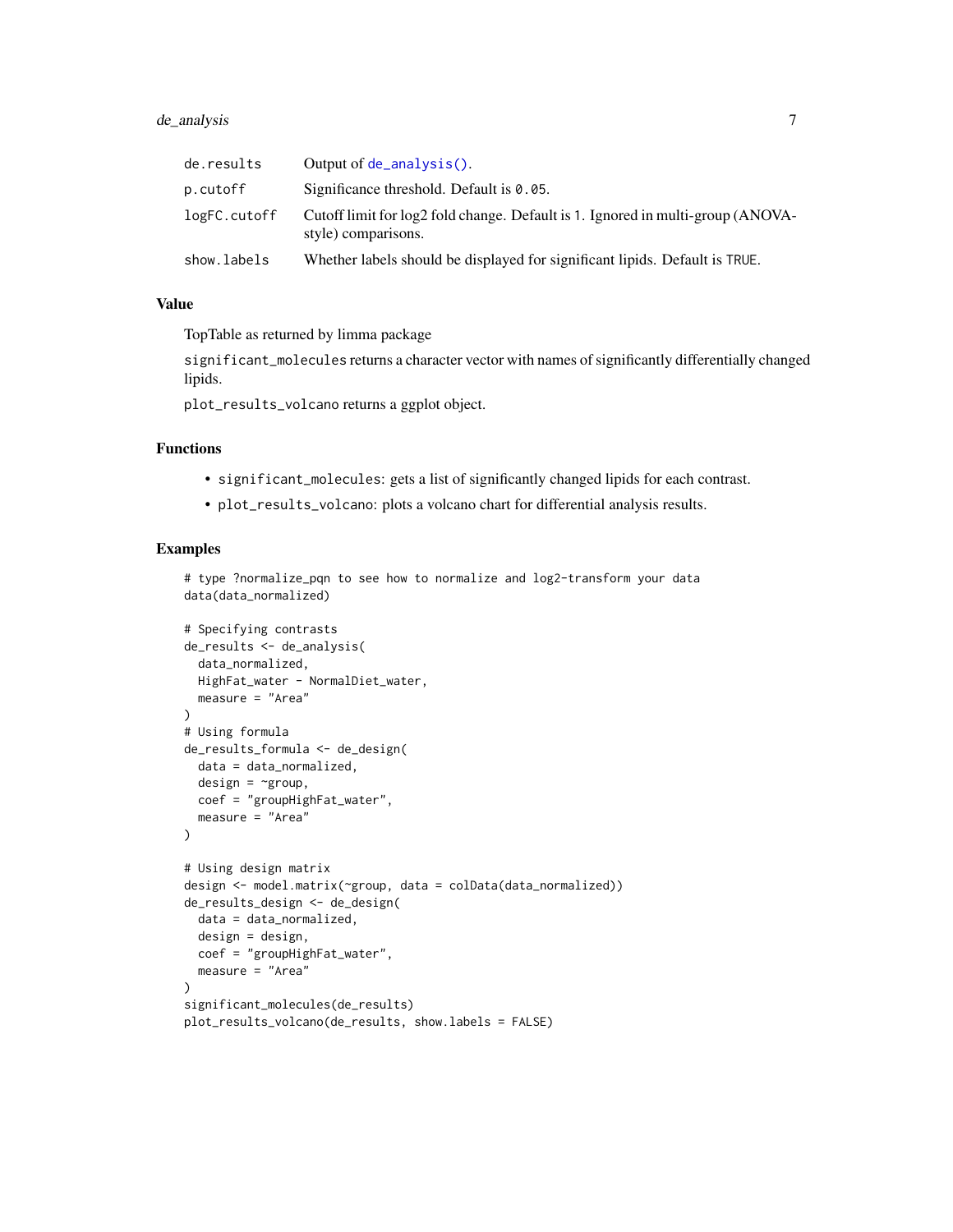<span id="page-7-0"></span>

Remove molecules with CV larger that a threshold

### Usage

```
filter_by_cv(data, cv.cutoff = 20, measure = "Area")
```
### Arguments

| data      | LipidomicsExperiment object.                                |
|-----------|-------------------------------------------------------------|
| cv.cutoff | CV threshold (numeric). Default is 20.                      |
| measure   | Which measure used to calculate CV, usually Area (default). |

### Value

LipidomicsExperiment object with molecules filtered.

### Examples

```
data(data_normalized)
filter_by_cv(data_normalized)
```
gen\_lipidsets *Generate lipid sets from lipid molecule names*

### **Description**

Generate lipid sets from lipid molecule names

### Usage

```
gen_lipidsets(molecules, min_size = 2)
```
### Arguments

| molecules | A character vector containing lipid molecule names.                |
|-----------|--------------------------------------------------------------------|
| min size  | Minimum number of molecules in a set to be included in enrichment. |

### Value

List of lipid sets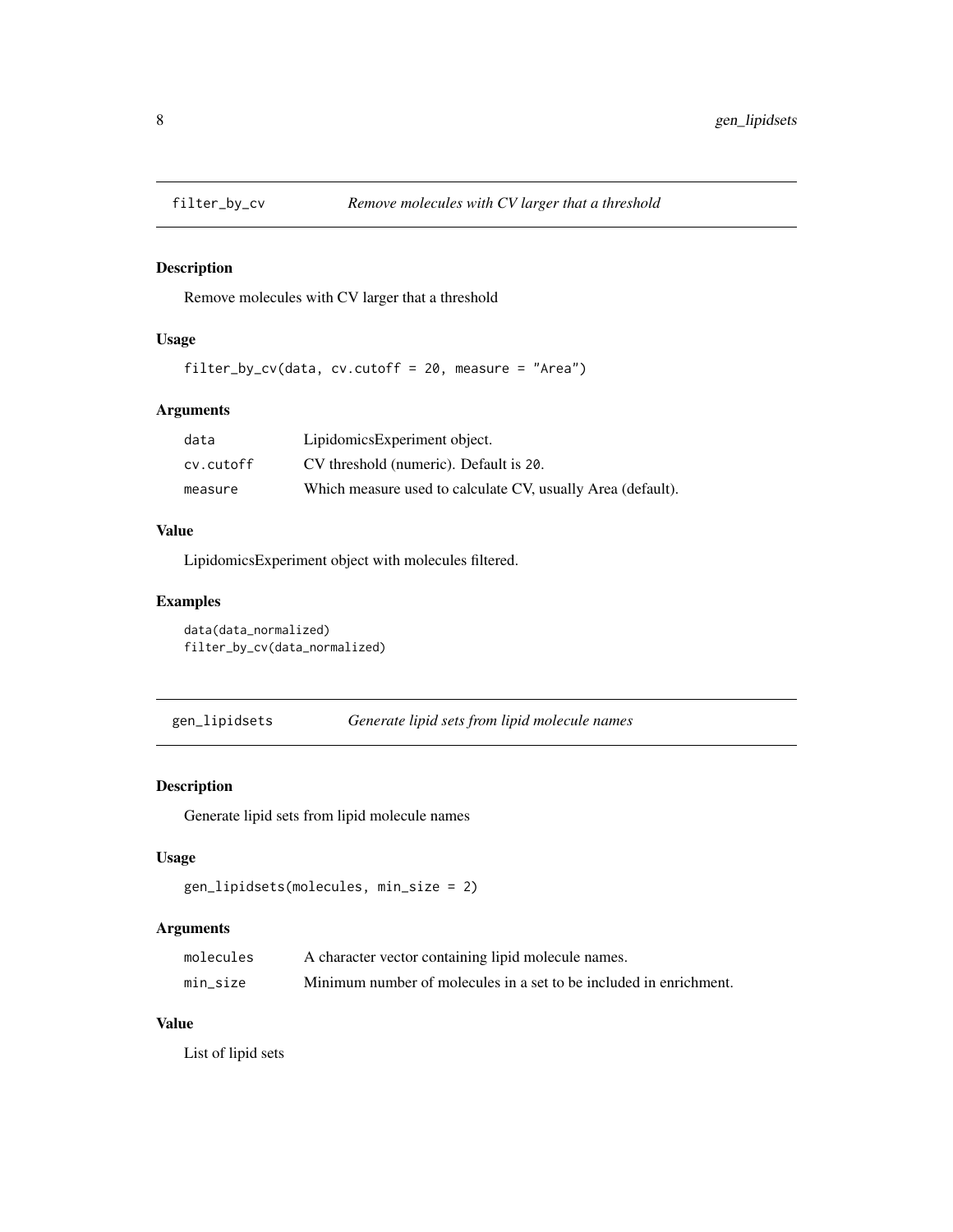### <span id="page-8-0"></span>impute\_na 9

### Examples

```
data(data_normalized)
molecules <- rowData(data_normalized)$Molecule
gen_lipidsets(molecules)
```
### impute\_na *Impute missing values in a LipidomicsExperiment*

### Description

Impute missing values in a LipidomicsExperiment

### Usage

```
impute_na(
 data,
 measure = "Area",
 method = c("knn", "svd", "mle", "QRILC", "minDet", "minProb", "zero"),
  ...
)
```
### Arguments

| data    | LipidomicsExperiment object.                                                                                                                              |
|---------|-----------------------------------------------------------------------------------------------------------------------------------------------------------|
| measure | Which measure to use as intensity, usually Area, Area Normalized or Height.<br>Default is Area.                                                           |
| method  | The imputation method to use. All methods are wrappers for imputel. CMD pack-<br>age. These include                                                       |
|         | • knn Wraps imputeLCMD::impute.wrapper.KNN(). Default. This requires<br>an additional argument K (Number of neighbors used to infer the missing<br>data). |
|         | • svd Wraps imputeLCMD:: impute.wrapper.SVD(). This requires an addi-<br>tional argument K (Number of principal components to use).                       |
|         | • mle Wraps $imputeLCMD::impute.wrapper.MLE(),$                                                                                                           |
|         | • minDet Wraps imputeLCMD::impute.MinDet(),                                                                                                               |
|         | • minProb Wraps imputeLCMD::impute.MinProb(),                                                                                                             |
|         | • zero Wraps imputeLCMD::impute.ZERO(),                                                                                                                   |
| .       | Other arguments passed to the imputation method.                                                                                                          |

### Value

LipidomicsExperiment object with missing values imputed.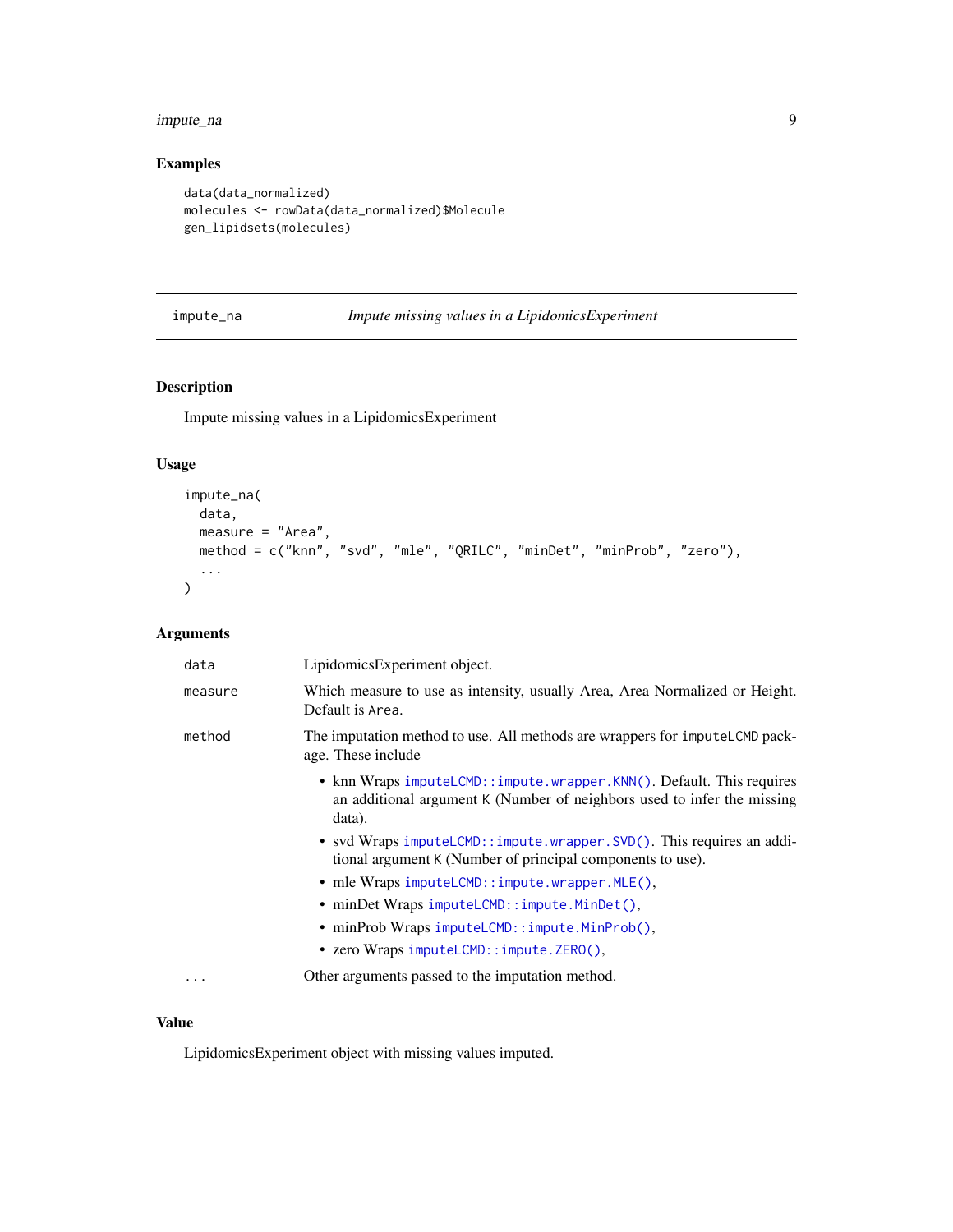### Examples

```
data(data_normalized)
# Replace with values calculated using K-nearest neighbors
impute_na(data_normalized, "Area", "knn", 10)
# Replace with values calculated from the first K principal components
impute_na(data_normalized, "Area", "svd", 3)
# Replace with Maximum likelihood estimates
impute_na(data_normalized, "Area", "mle")
# Replace with randomly drawn values from a truncated distribution
impute_na(data_normalized, "Area", "QRILC")
# Replace with a minimal value
impute_na(data_normalized, "Area", "minDet")
# Replace with randomly drawn values from a Gaussian distribution
# cerntered around a minimal value
impute_na(data_normalized, "Area", "minProb")
# Replace with zero (not recommended)
impute_na(data_normalized, "Area", "zero")
```
is\_logged *Functions to get and set attributes of LipidomicsExperiment objects*

### Description

Functions to get and set attributes of LipidomicsExperiment objects

#### Usage

```
is_logged(data, measure)
set_logged(data, measure, val)
is_normalized(data, measure)
set_normalized(data, measure, val)
is_summarized(data)
set_summarized(data, val)
```
<span id="page-9-0"></span>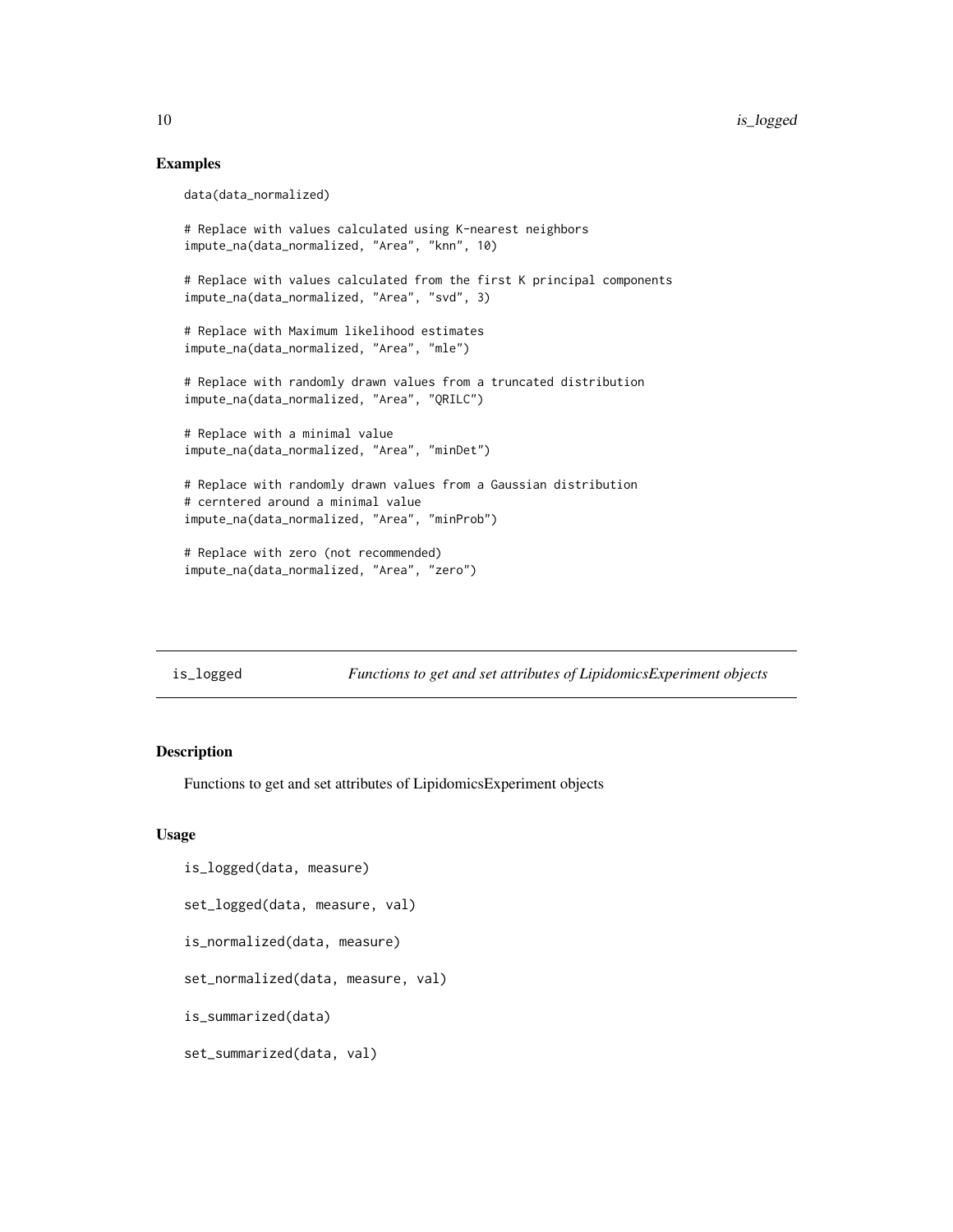### <span id="page-10-0"></span>lipidDefaults 11

### Arguments

| data    | LipidomicsExperiment object.              |
|---------|-------------------------------------------|
| measure | Which measure to get / set attributes of. |
| val     | Value to be assigned to the attribute.    |

### Value

Modified LipidomicsExperiment.

### Examples

```
data(data_normalized)
is_logged(data_normalized, "Area")
is_summarized(data_normalized)
```
<span id="page-10-1"></span>

| lipidDefaults | Default values for lipidr internal functions A set of default map-     |
|---------------|------------------------------------------------------------------------|
|               | pings and annotation used internally to correctly parse lipid molecule |
|               | names.                                                                 |

### Description

Default values for lipidr internal functions A set of default mappings and annotation used internally to correctly parse lipid molecule names.

### Usage

data(lipidDefaults)

### Format

An object of class list of length 2.

### See Also

Other lipidr datasets: [data\\_normalized](#page-4-1), [lipidnames\\_pattern](#page-11-1), [lipidr-data](#page-12-1)

#### Examples

data(lipidDefaults)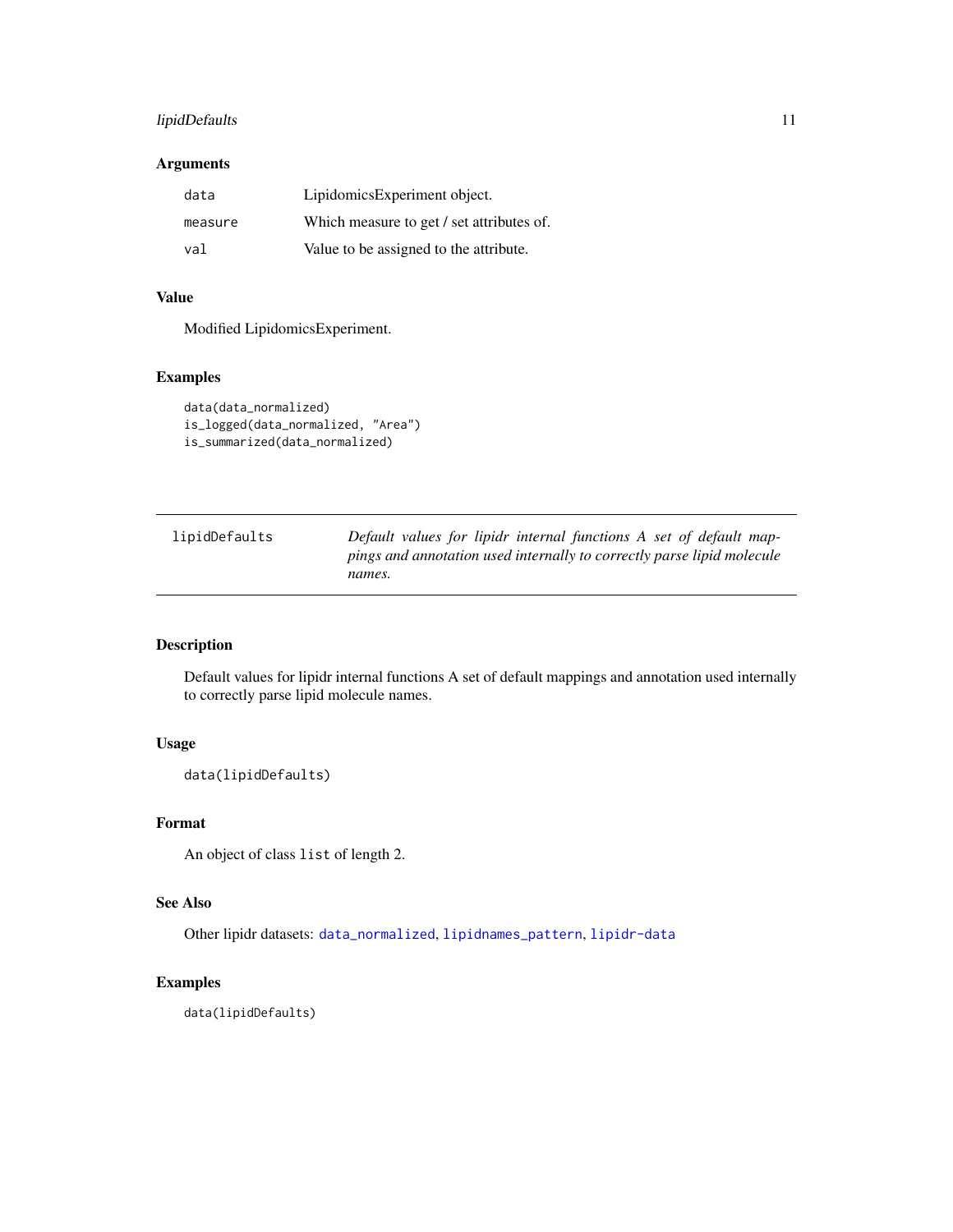<span id="page-11-1"></span><span id="page-11-0"></span>lipidnames\_pattern *Patterns used in parsing lipid names*

### Description

A collection of patterns to extract lipid class and chain information from lipid names. Used internally by the package.

#### Usage

```
data(lipidnames_pattern)
```
### Format

An object of class list of length 8.

### See Also

Other lipidr datasets: [data\\_normalized](#page-4-1), [lipidDefaults](#page-10-1), [lipidr-data](#page-12-1)

### Examples

```
data(lipidnames_pattern)
```
LipidomicsExperiment *Constructor for Lipidomics experiment from list of assays*

### Description

Constructor for Lipidomics experiment from list of assays

### Usage

```
LipidomicsExperiment(assay_list, metadata, colData = NULL, rowData = NULL)
```
### Arguments

| assay_list | A list or SimpleList of matrix-like elements, or a matrix-like object. Passed to<br>SummarizedExperiment().                                                   |
|------------|---------------------------------------------------------------------------------------------------------------------------------------------------------------|
| metadata   | A list containing arbitrary information about the experiment. It should at least<br>contain 2 elements:                                                       |
|            | • dimnames 2-element character vector with dimension names<br>• summarized Has transitions been summarized?                                                   |
| colData    | An optional DataFrame describing the samples (contains clinical information).<br>Row names, if present, become the column names of the Lipidomics Experiment. |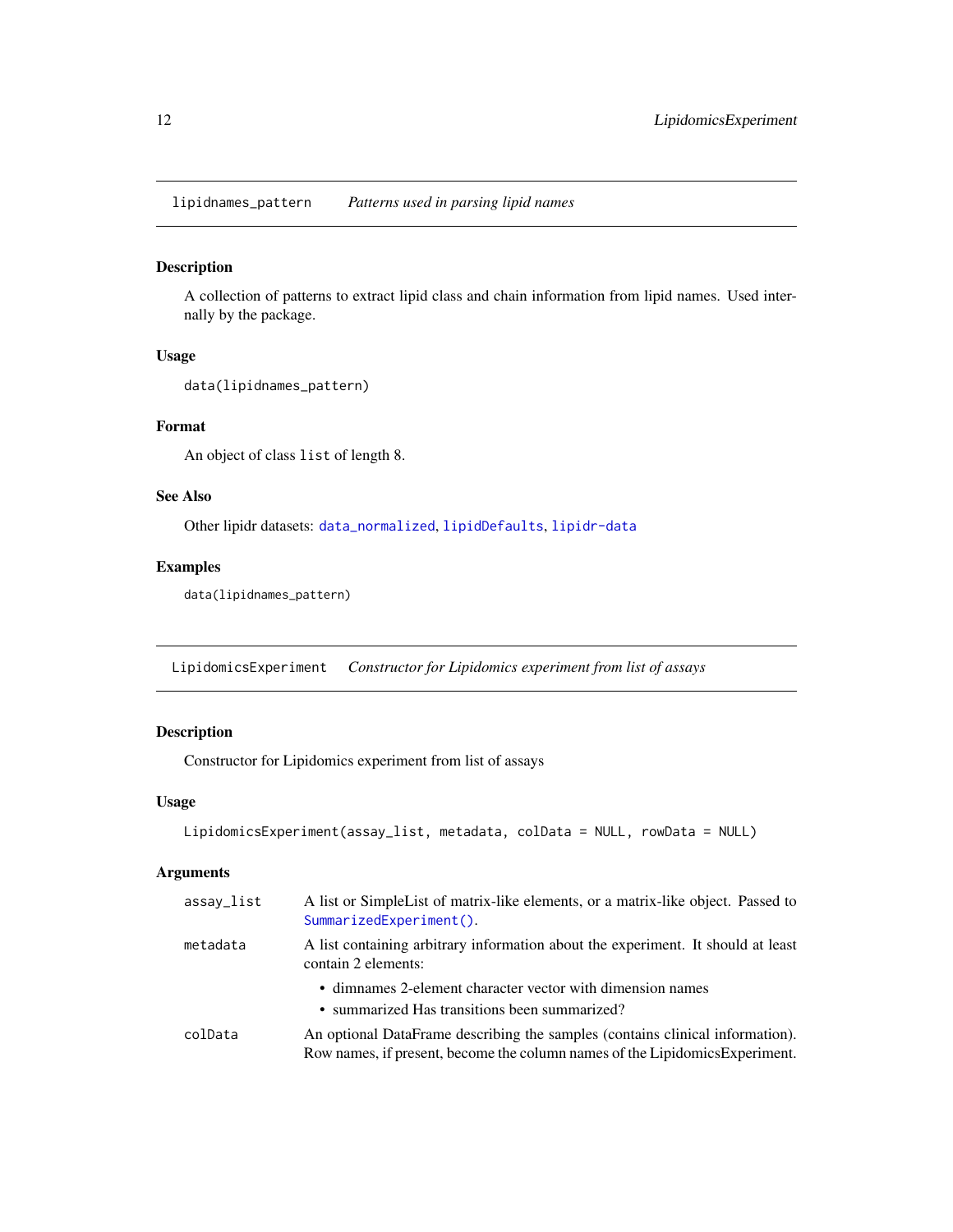<span id="page-12-0"></span>rowData A DataFrame object describing the rows (contains generated lipid annotations). Row names, if present, become the row names of the SummarizedExperiment object. The number of rows of the DataFrame must be equal to the number of rows of the matrices in assays.

### Value

LipidomicsExperiment object

LipidomicsExperiment-class

*LipidomicsExperiment object*

### Description

LipidomicsExperiment object

<span id="page-12-1"></span>

lipidr-data *Description of lipidr datasets*

### Description

lipidr-package has 3 datasets:

- data\_normalized Example lipidomics dataset, normalized & log2-transformed.
- lipidDefaults A list of default mappings and annotations for lipids.
- lipidnames\_pattern A list of patterns used in parsing lipid names.

See below for detailed description of each dataset.

#### See Also

Other lipidr datasets: [data\\_normalized](#page-4-1), [lipidDefaults](#page-10-1), [lipidnames\\_pattern](#page-11-1)

### Examples

data(data\_normalized)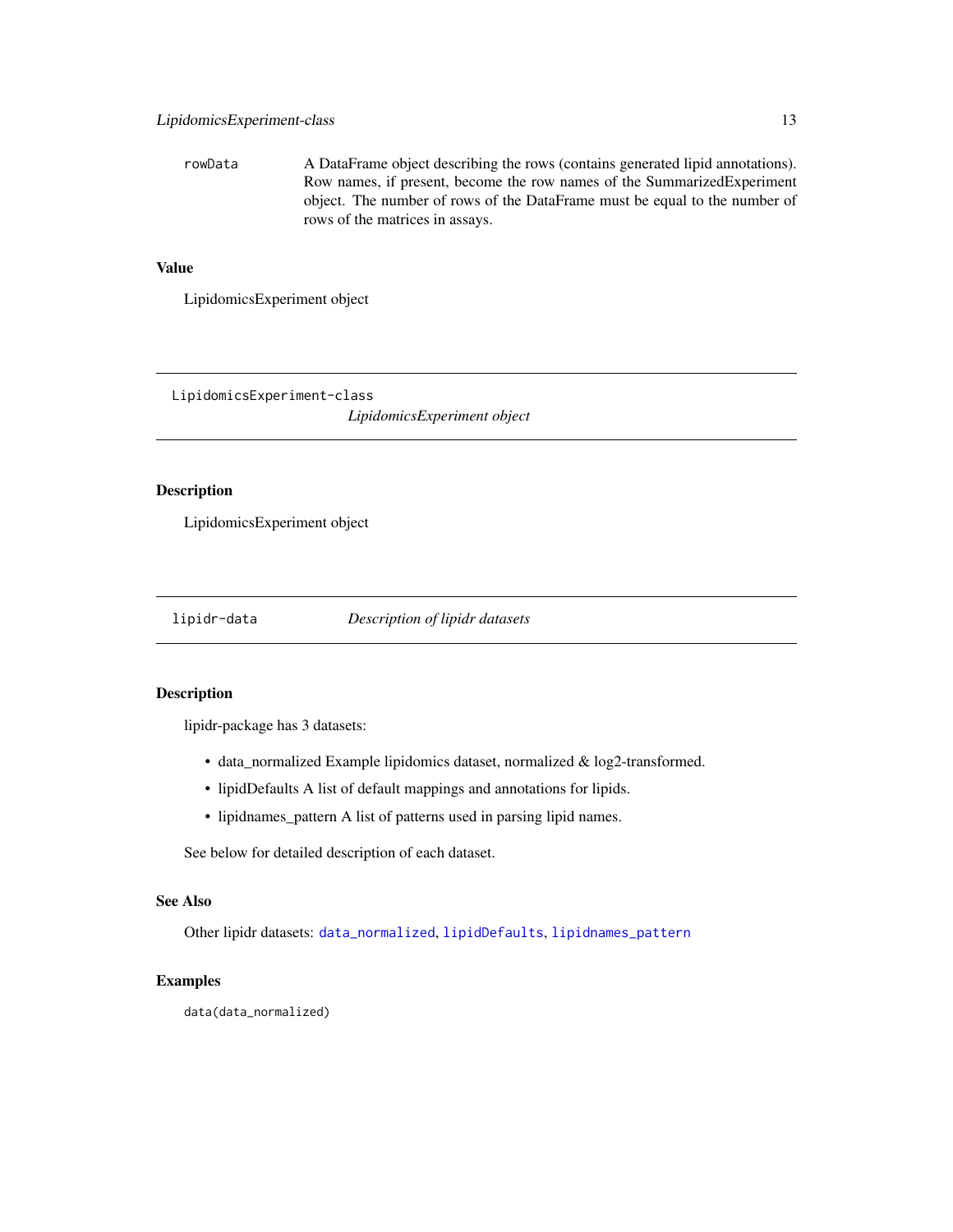<span id="page-13-0"></span>These functions use Metabolomics Workbench REST API to support data mining of publicly available lipidomics datasets.

#### Usage

```
list_mw_studies(keyword = "lipid")
fetch_mw_study(study_id)
```
read\_mwTab(mwTab)

read\_mw\_datamatrix(file)

### Arguments

| keyword  | A keyword to search for in Metabolomics Workbench studies. |
|----------|------------------------------------------------------------|
| study_id | The Metabolomics Workbench study ID.                       |
| mwTab    | File path or url for a mwTab file.                         |
| file     | File path or url for the file containing the data matrix.  |

#### Value

list\_mw\_studies returns a data frame with studies matching the keyword. Study ID, title, author and details are retrieved.

All other functions return a LipidomicsExperiment object containing clinical and lipid intensity data.

### Functions

- list\_mw\_studies: retrieves a list of lipidomics studies from Metabolomics Workbench.
- fetch\_mw\_study: downloads and parse full data for a study from Metabolomics Workbench using a study ID. The function returns a LipidomicsExperiment where users can directly apply lipidr analysis workflow.
- read\_mwTab: parses mwTab file into a LipidomicsExperiment.
- read\_mw\_datamatrix: parses a Metabolomics Workbench data matrix into a LipidomicsExperiment. Data matrix downloaded from Metabolomics Workbench are parsed into a LipidomicsExperiment object to enable lipidr workflow analysis.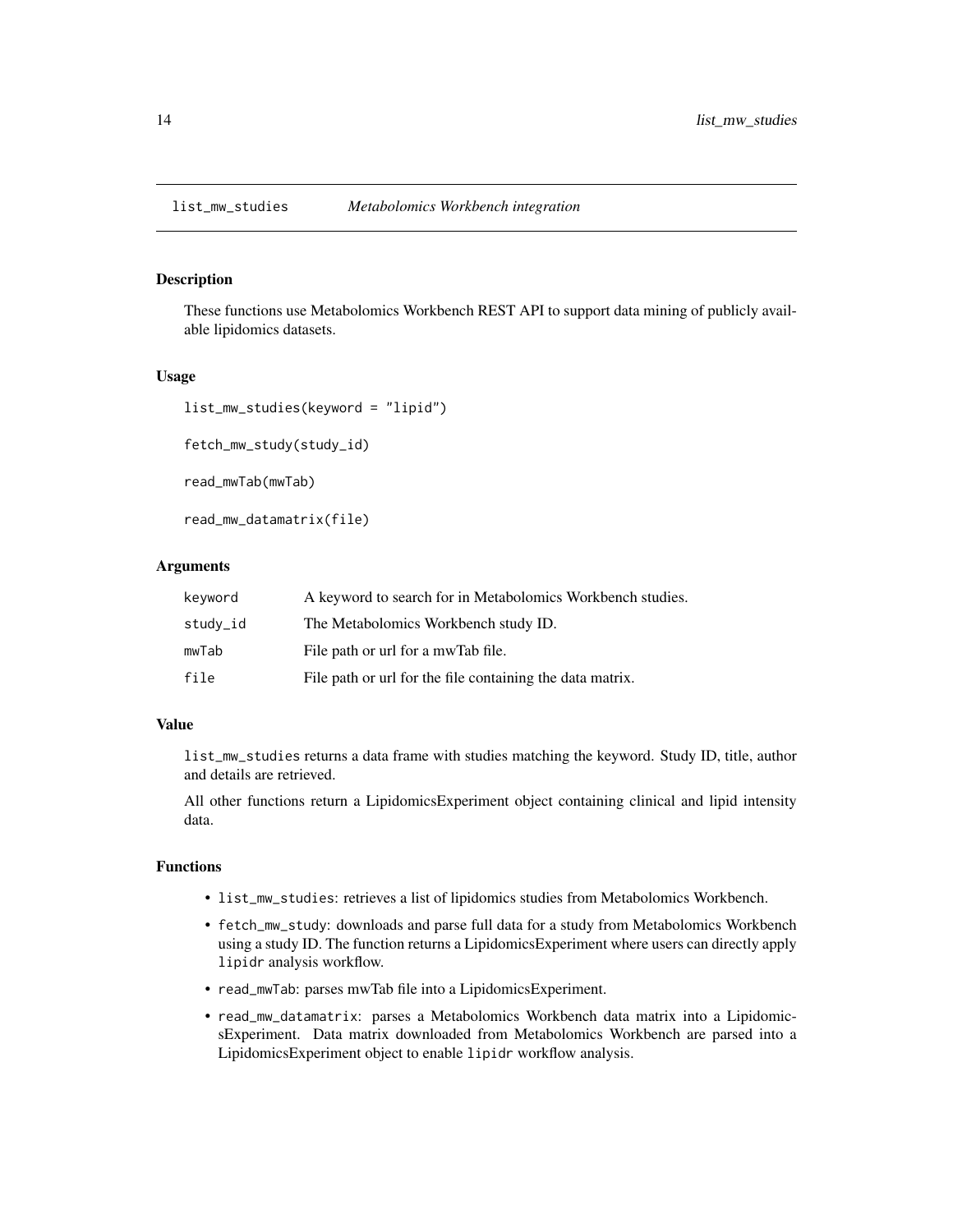<span id="page-14-0"></span>lsea complete the contract of the contract of the contract of the contract of the contract of the contract of the contract of the contract of the contract of the contract of the contract of the contract of the contract of

### Examples

```
## Not run:
list_mw_studies()
## End(Not run)
## Not run:
fetch_mw_study("ST001111")
```
## End(Not run)

<span id="page-14-1"></span>lsea *Lipid set enrichment analysis (LSEA)*

### <span id="page-14-2"></span>Description

Lipid set enrichment analysis (LSEA)

### Usage

```
lsea(
 de.results,
 rank.by = c("logFC", "P.Value", "adj.P.Val"),
 min\_size = 2,
  ...
\lambdasignificant_lipidsets(enrich.results, p.cutoff = 0.05, size.cutoff = 2)
plot_class_enrichment(de.results, significant.sets, measure = "logFC")
plot_enrichment(
 de.results,
  significant.sets,
 annotation = c("class", "length", "unsat"),
 measure = "logFC"
\mathcal{E}
```
### Arguments

| de.results | Output of $de\_analysis()$ .                                       |
|------------|--------------------------------------------------------------------|
| rank.by    | Statistic used to rank the lipid list. Default is logFC.           |
| min_size   | Minimum number of molecules in a set to be included in enrichment. |
| $\ddots$ . | Extra parameters passed to fgsea:: fgsea().                        |
|            | enrich.results Output of Isea().                                   |
| p.cutoff   | Significance threshold. Default is $0.05$ .                        |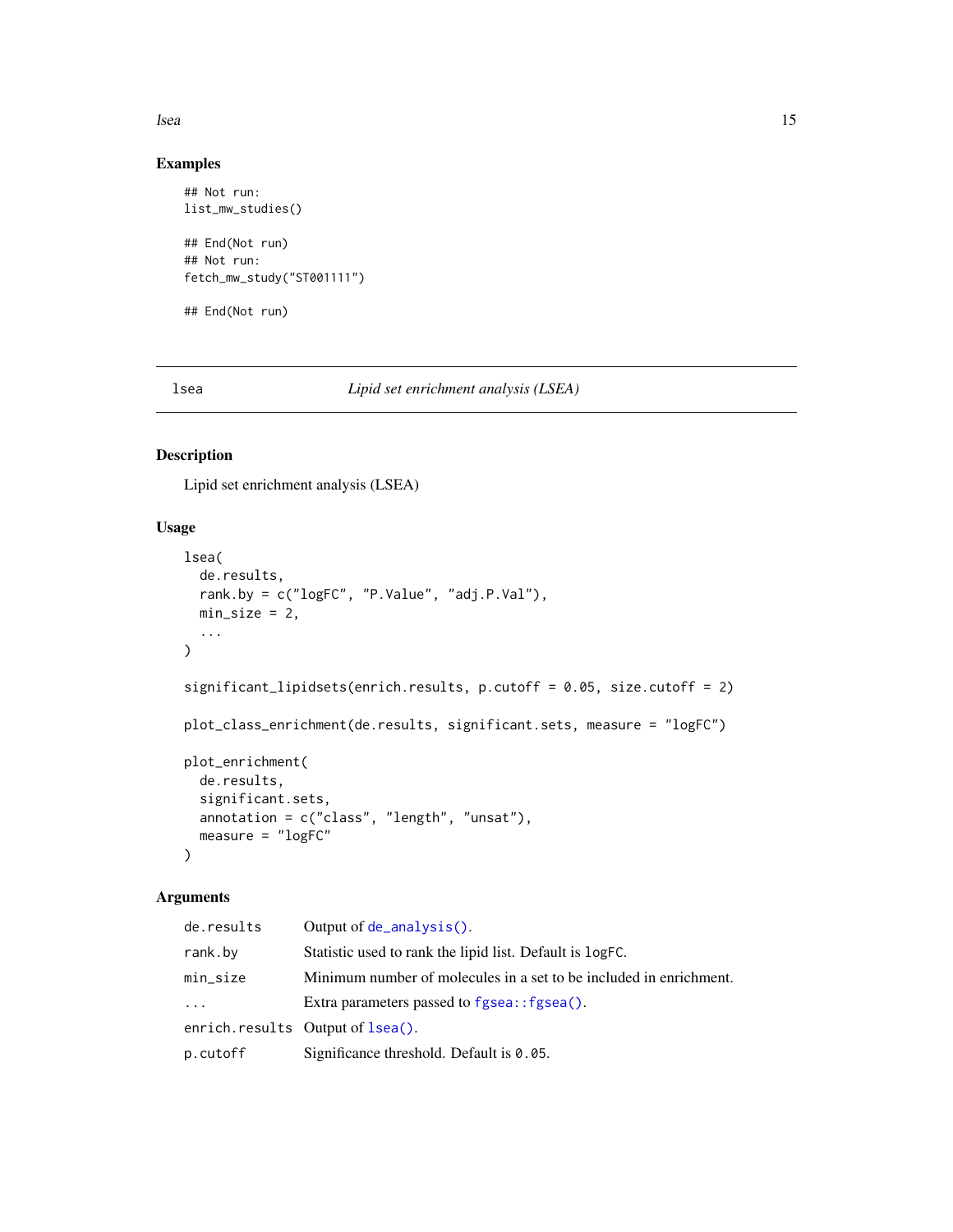<span id="page-15-0"></span>

| size.cutoff      | Minimum number of lipids in a set tested for enrichment. Default is 2.                     |
|------------------|--------------------------------------------------------------------------------------------|
| significant.sets |                                                                                            |
|                  | List of significantly changed lipid sets (output of significant_lipidsets()).              |
| measure          | Which measure to plot the distribution of: logFC, P.Value, Adj.P.Val. Default is<br>logFC. |
| annotation       | Which lipid set collection to plot.                                                        |

#### Value

lsea returns enrichment results (data.frame) as returned from [fgsea::fgsea\(\)](#page-0-0). The results also contain the following attributes:

- de.results Original de.results input.
- rank.by Measure used to rank lipid molecules.
- sets Lipid sets tested, with their member molecules.

significant\_lipidsets returns a list of character vectors of significantly enriched sets for each contrast.

plot\_enrichment returns a ggplot object.

### Functions

- significant\_lipidsets: gets a list of significantly changed lipid sets
- plot\_enrichment: is usually used to look at log2 fold change distribution of lipids in each class, chain length or unsaturation, marking significantly enriched sets. It can also be used to plot P.Value or Adj.P.Val.

```
data(data_normalized)
de_results <- de_analysis(
 data_normalized,
 HighFat_water - NormalDiet_water,
 measure = "Area"
)
enrich_results <- lsea(
 de_results,
 rank.by = "logFC", min\_size = 4, nperm = 1000)
sig_lipidsets <- significant_lipidsets(enrich_results)
plot_enrichment(de_results, sig_lipidsets, annotation="class")
plot_enrichment(de_results, sig_lipidsets, annotation="length")
```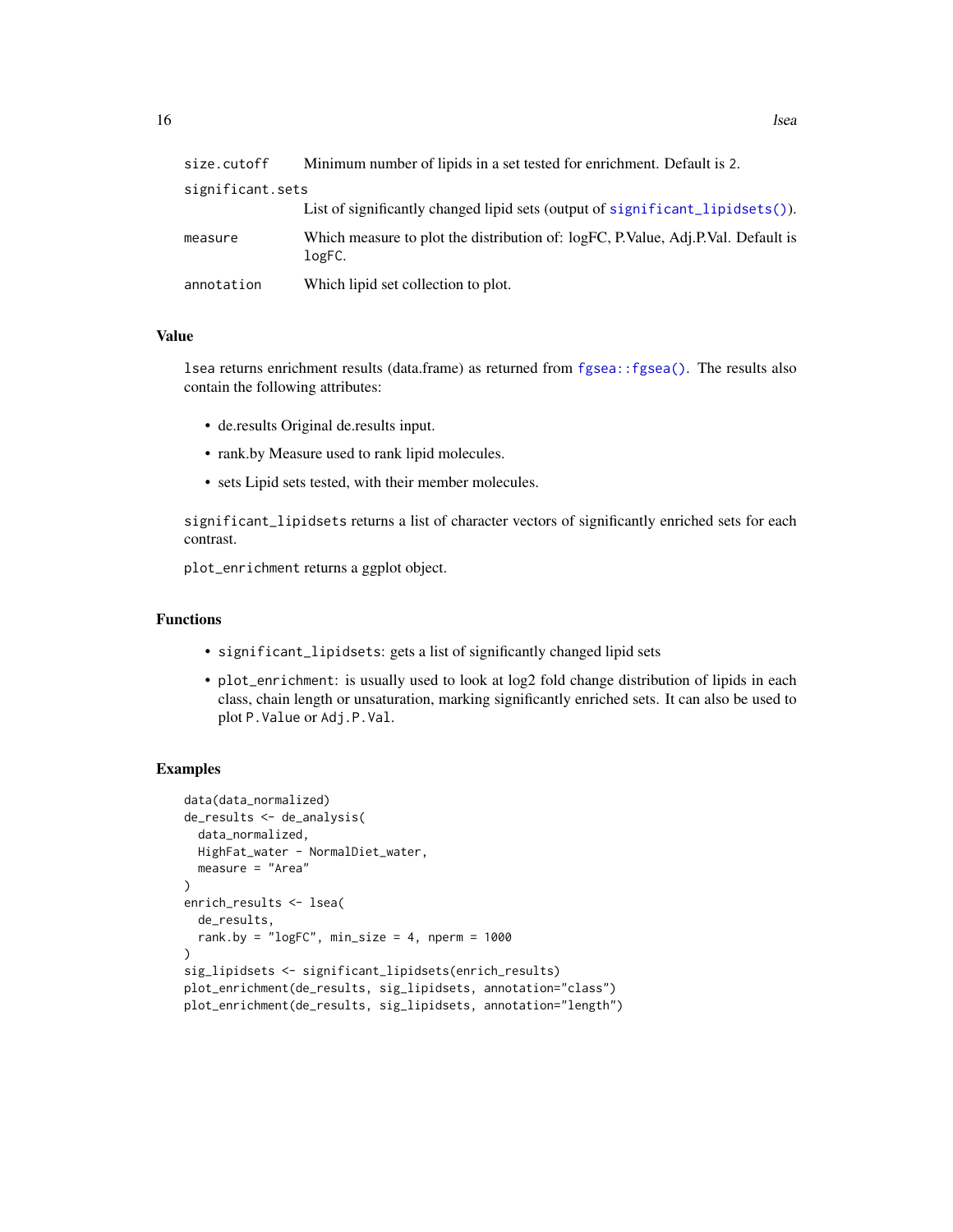<span id="page-16-1"></span><span id="page-16-0"></span>mva performs multivariate analysis using several possible methods. The available methods are PCA, PCoA, OPLS and OPLS-DA. The OPLS method requires a numeric y-variable, whilst OPLS-DA requires two groups for comparison. By default, for OPLS and OPLS-DA the number of predictive and orthogonal components are set to 1. Blank samples are automatically detected (using TIC) and excluded. Missing data are imputed using average lipid intensity across all samples.

### Usage

```
mva(
  data,
  measure = "Area",
 method = c("PCA", "PCoA", "OPLS", "OPLS-DA"),
  group\_col = NULL,
  groups = NULL,
  ...
\mathcal{E}plot_mva(
  mvaresults,
  components = c(1, 2),
  color_by = NULL,
  ellipse = TRUE,
  hotelling = TRUE
)
plot_mva_loadings(
  mvaresults,
  components = c(1, 2),
  color_by = NULL,
  top.n = nrow(mvaresults$loadings)
\lambda
```

```
top_lipids(mvaresults, top.n = 10)
```
### Arguments

| data    | LipidomicsExperiment object.                                                                                           |
|---------|------------------------------------------------------------------------------------------------------------------------|
| measure | Which measure to use as intensity, usually Area (default). The measure should<br>be already summarized and normalized. |
| method  | Either PCA, PCoA, OPLS or OPLS-DA. Default is PCA.                                                                     |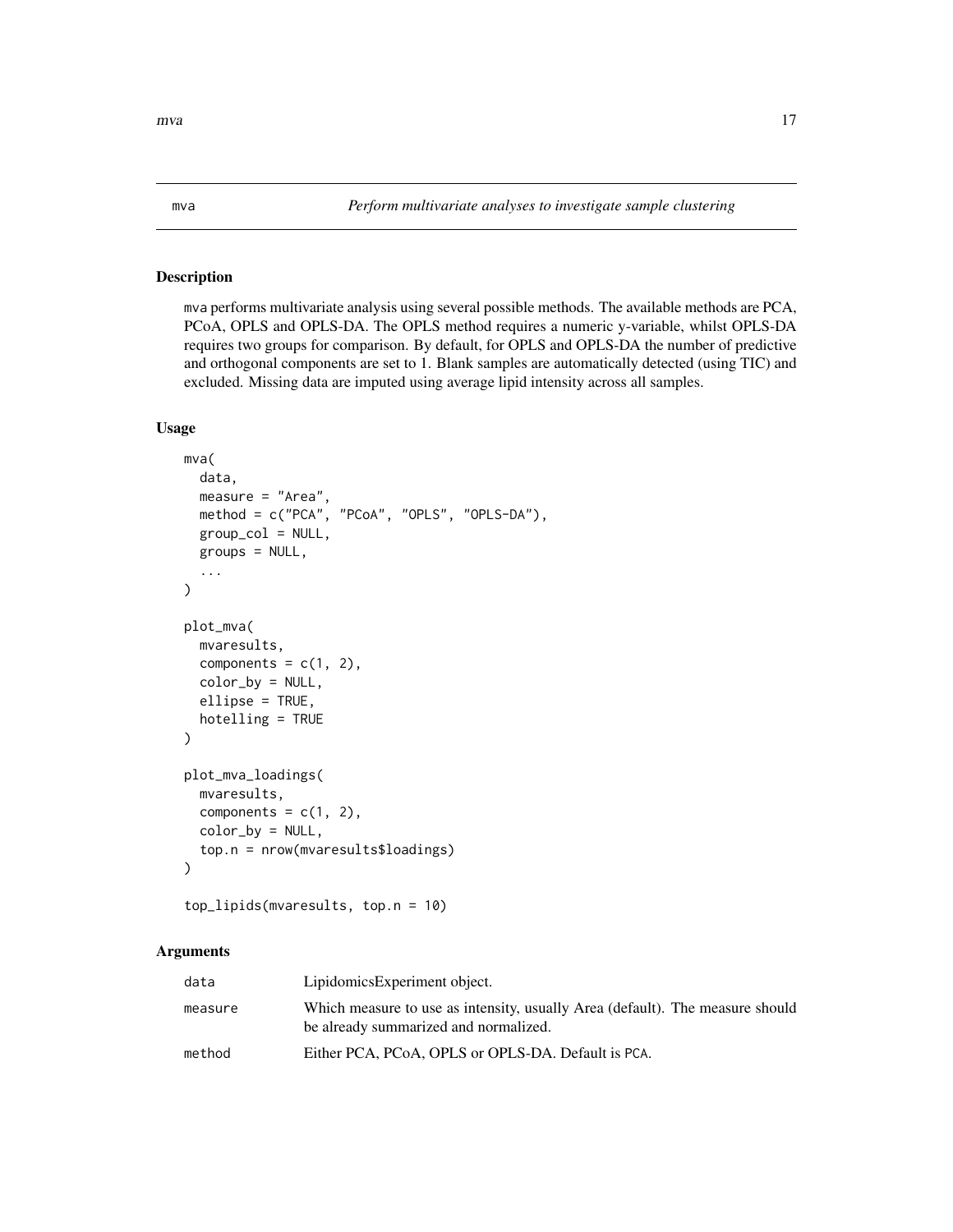<span id="page-17-0"></span>

| group_col  | Sample annotation to use as grouping column. If not provided, samples are<br>treated independently.                              |
|------------|----------------------------------------------------------------------------------------------------------------------------------|
| groups     | A numeric grouping (OPLS) or two groups to be used for supervised analysis<br>(OPLS-DA), ignored in other methods.               |
|            | Extra arguments to be passed to opls() for OPLS-DA, ignored in other meth-<br>ods.                                               |
| mvaresults | Results obtained from $mva()$ .                                                                                                  |
| components | Which components to plot. Ignored for PCoA, OPLS and OPLS-DA results.<br>Default is first 2 components.                          |
| color_by   | Sample annotation (or lipid annotation in case of plot_mva_loadings) to use<br>as color. Defaults to individual samples / lipids |
| ellipse    | Whether to plot ellipses around groups                                                                                           |
| hotelling  | Whether to plot Hotelling T2.                                                                                                    |
| top.n      | Number of top ranked features to highlight in the plot. If omitted, returns top 10<br>lipids.                                    |

#### Value

Multivariate analysis results in mvaresults object. The object contains the following:

- scores Sample scores
- loadings Feature or component loadings (not for PCoA)
- method Multivariate method that was used
- row\_data Lipid molecule annotations
- col\_data Sample annotations
- original\_object Original output object as returned by corresponding analysis methods

plot\_mva returns a ggplot of the sample scores.

plot\_mva\_loadings returns a ggplot of the loadings.

top\_lipids returns s dataframe of top.n lipids with their annotations.

### Functions

- plot\_mva: plots a multivariate scatterplot of sample scores to investigate sample clustering.
- plot\_mva\_loadings: Plot a multivariate scatterplot of feature loadings to investigate feature importance.
- top\_lipids: extracts top lipids from OPLS-DA results

### Examples

```
data(data_normalized)
```
#### # PCA

```
mvaresults <- mva(data_normalized, measure = "Area", method = "PCA")
plot_mva(mvaresults, color_by = "group")
```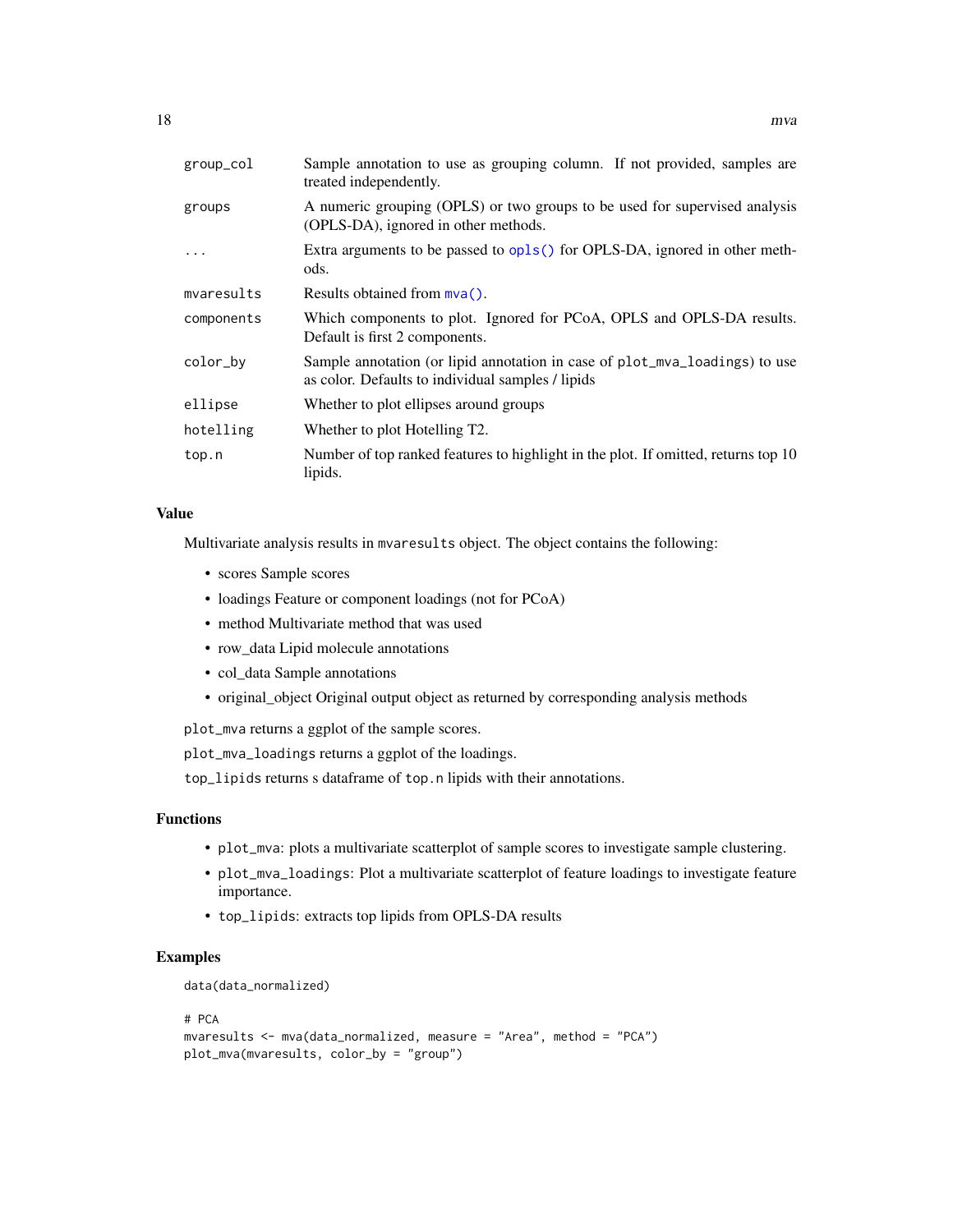<span id="page-18-0"></span>non\_parsed\_molecules 19

```
# NOT RUN
# plot_mva(mvaresults, color_by = "Diet", components = c(2, 3))
# PCoA
mvaresults <- mva(data_normalized, measure = "Area", method = "PCoA")
# NOT RUN
# plot_mva(mvaresults, color_by = "group")
# OPLS-DA
mvaresults <- mva(
  data_normalized,
  method = "OPLS-DA", group_col = "Diet", groups = c("HighFat", "Normal")
)
plot_mva(mvaresults, color_by = "group")
plot_mva_loadings(mvaresults, color_by = "Class", top.n = 10)
top_lipids(mvaresults, top.n = 10)
```
non\_parsed\_molecules *Get a list of molecules that couldn't be parsed by* lipidr

#### Description

Get a list of molecules that couldn't be parsed by lipidr

### Usage

```
non_parsed_molecules(data)
```
### Arguments

data LipidomicsExperiment object.

### Value

A character vector of the molecule names that could not be parsed.

```
data(data_normalized)
non_parsed_molecules(data_normalized)
```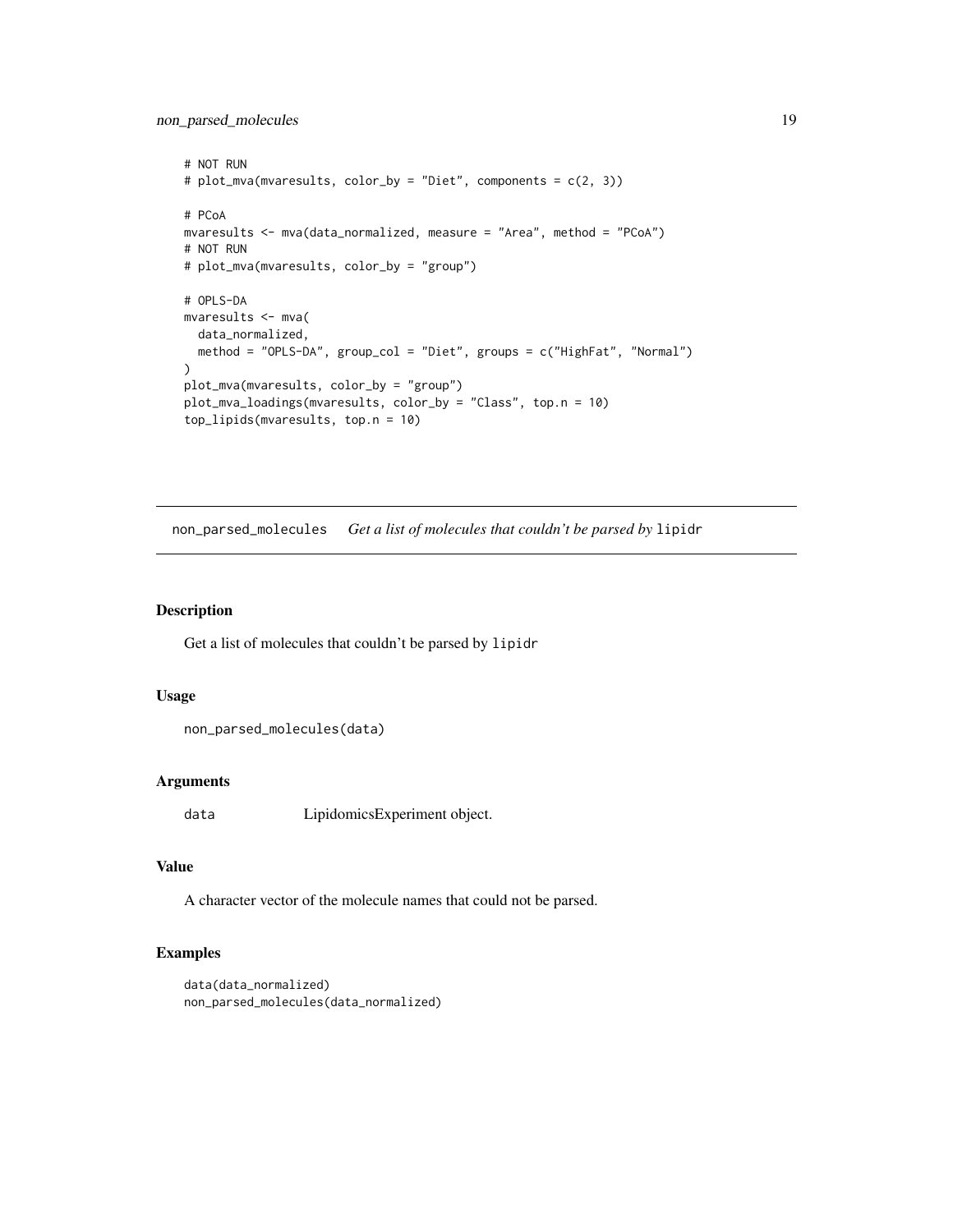<span id="page-19-0"></span>

Normalize each class by its corresponding internal standard(s). Lipid classes are normalized using corresponding internal standard(s) of the same lipid class. If no corresponding internal standard is found the average of all measured internal standards is used instead.

#### Usage

```
normalize_istd(data, measure = "Area", exclude = "blank", log = TRUE)
```
### Arguments

| data    | LipidomicsExperiment object.                                                                                                                                      |
|---------|-------------------------------------------------------------------------------------------------------------------------------------------------------------------|
| measure | Which measure to use as intensity, usually Area, Area Normalized or Height.<br>Default is Area.                                                                   |
| exclude | Samples to exclude, can be either:<br>"blank" - automatically detected blank samples and exclude them logical vector<br>with the same length as samples. Default. |
| log     | whether the normalized values should be $log2$ transformed. Default is TRUE.                                                                                      |

### Value

A LipidomicsExperiment object with normalized values. Each molecule is normalized against the internal standard from the same class.

```
datadir <- system.file("extdata", package = "lipidr")
filelist <- list.files(datadir, "data.csv", full.names = TRUE)
d <- read_skyline(filelist)
clinical_file <- system.file("extdata", "clin.csv", package = "lipidr")
d <- add_sample_annotation(d, clinical_file)
d_summarized <- summarize_transitions(d, method = "average")
# Normalize data that have been summarized (single value per molecule).
data_norm_istd <- normalize_istd(
  d_summarized,
  measure = "Area", exclude = "blank", log = TRUE
)
```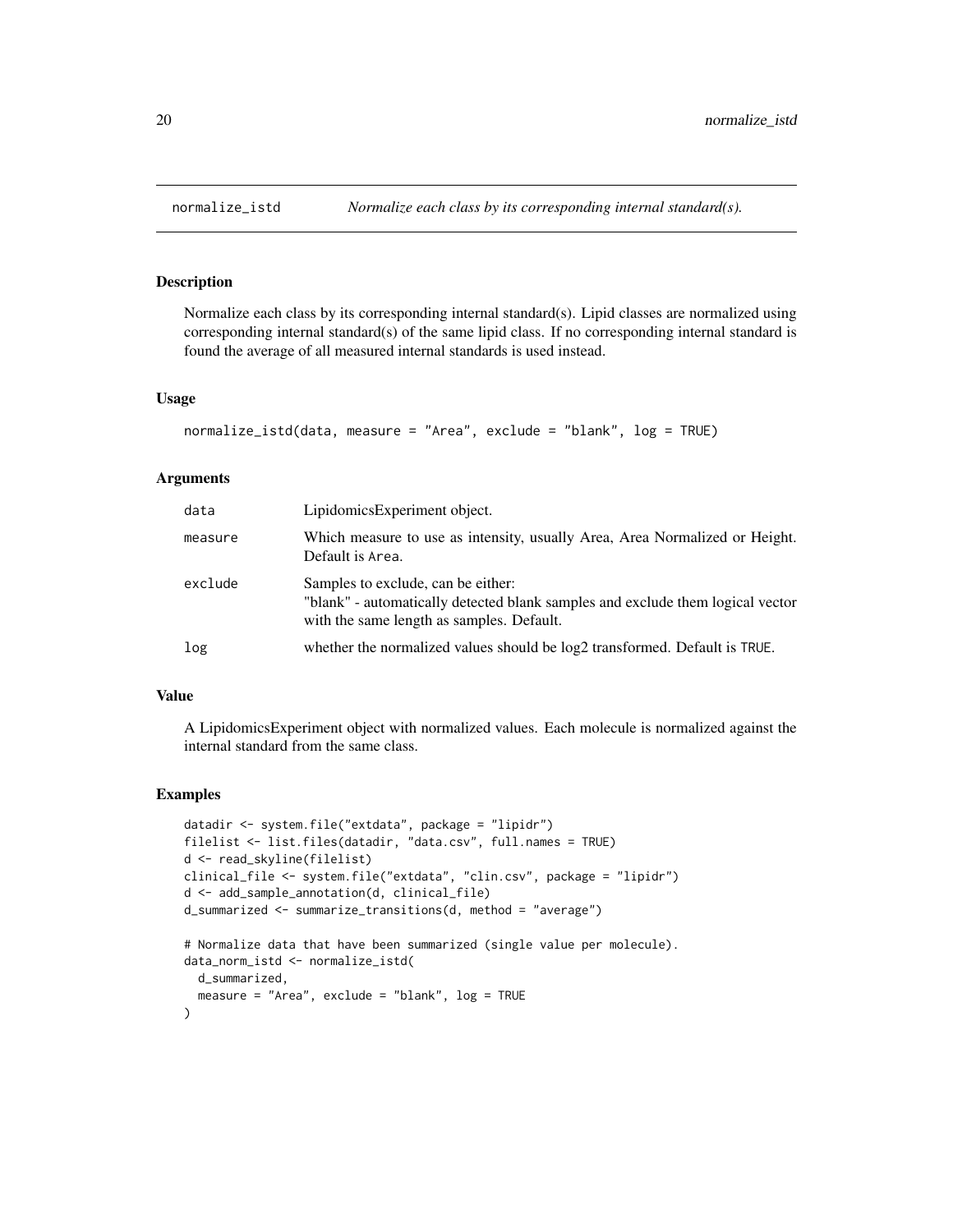<span id="page-20-1"></span><span id="page-20-0"></span>

Perform Probabilistic Quotient Normalization (PQN) for sample intensities. The PQN method determines a dilution factor for each sample by comparing the distribution of quotients between samples and a reference spectrum, followed by sample normalization using this dilution factor. The reference spectrum in this method is the average lipid abundance of all samples (excluding blanks).

#### Usage

```
normalize_pqn(data, measure = "Area", exclude = "blank", log = TRUE)
```
#### Arguments

| data    | LipidomicsExperiment object.                                                                                                                                      |
|---------|-------------------------------------------------------------------------------------------------------------------------------------------------------------------|
| measure | Which measure to use as intensity, usually Area, Area Normalized or Height.<br>Default is Area.                                                                   |
| exclude | Samples to exclude, can be either:<br>"blank" - automatically detected blank samples and exclude them logical vector<br>with the same length as samples. Default. |
| log     | Whether the normalized values should be log2 transformed. Default is TRUE.                                                                                        |

#### Value

A LipidomicsExperiment object with normalized values

#### References

Dieterle, F., Ross, A., Schlotterbeck, G., & Senn, H. (2006). Probabilistic quotient normalization as robust method to account for dilution of complex biological mixtures. Application in 1H NMR metabonomics. Analytical chemistry, 78(13), 4281-4290.

```
datadir <- system.file("extdata", package = "lipidr")
filelist <- list.files(datadir, "data.csv", full.names = TRUE)
d <- read_skyline(filelist)
clinical_file <- system.file("extdata", "clin.csv", package = "lipidr")
d <- add_sample_annotation(d, clinical_file)
d_summarized <- summarize_transitions(d, method = "average")
# Normalize data that have been summarized (single value per molecule).
data_normalized <- normalize_pqn(
 d_summarized,
 measure = "Area", exclude = "blank", log = TRUE
)
```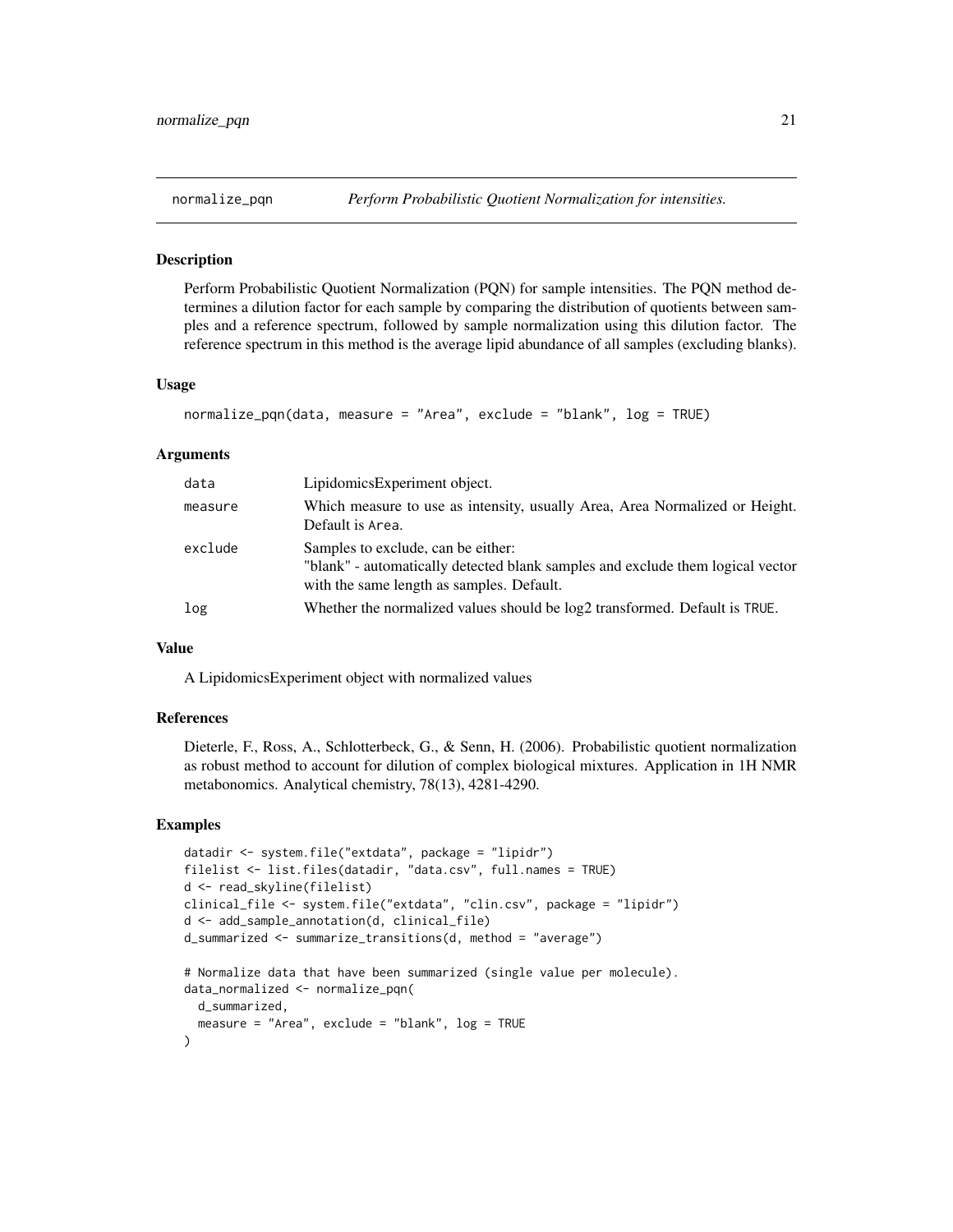```
plot_chain_distribution
```
*Plot logFC of lipids per class showing chain information*

#### Description

Plot a chart of (log2) fold changes of lipids per class showing chain lengths and unsaturations. If multiple molecules with the same total chain length and unsaturation are present in the dataset, the measure is averaged, and the number of molecules is indicated on the plot.

#### Usage

```
plot_chain_distribution(de_results, contrast = NULL, measure = "logFC")
```
### Arguments

| de_results | Output of $de\_analysis()$ .                                                              |
|------------|-------------------------------------------------------------------------------------------|
| contrast   | Which comparison to plot. if not provided, defaults to the the first comparison.          |
| measure    | Which measure to plot the distribution of: logFC, P.Value, Adj.P.Val. Default is<br>logFC |

#### Value

A ggplot object.

### Examples

```
data(data_normalized)
de_results <- de_analysis(
 data_normalized,
 HighFat_water - NormalDiet_water,
 measure = "Area"
)
plot_chain_distribution(de_results)
```
plot\_heatmap *Plot an annotated heatmap Plots a hierarchically clustered heatmap showing selected sample and lipid molecule annotations.*

### Description

Plot an annotated heatmap Plots a hierarchically clustered heatmap showing selected sample and lipid molecule annotations.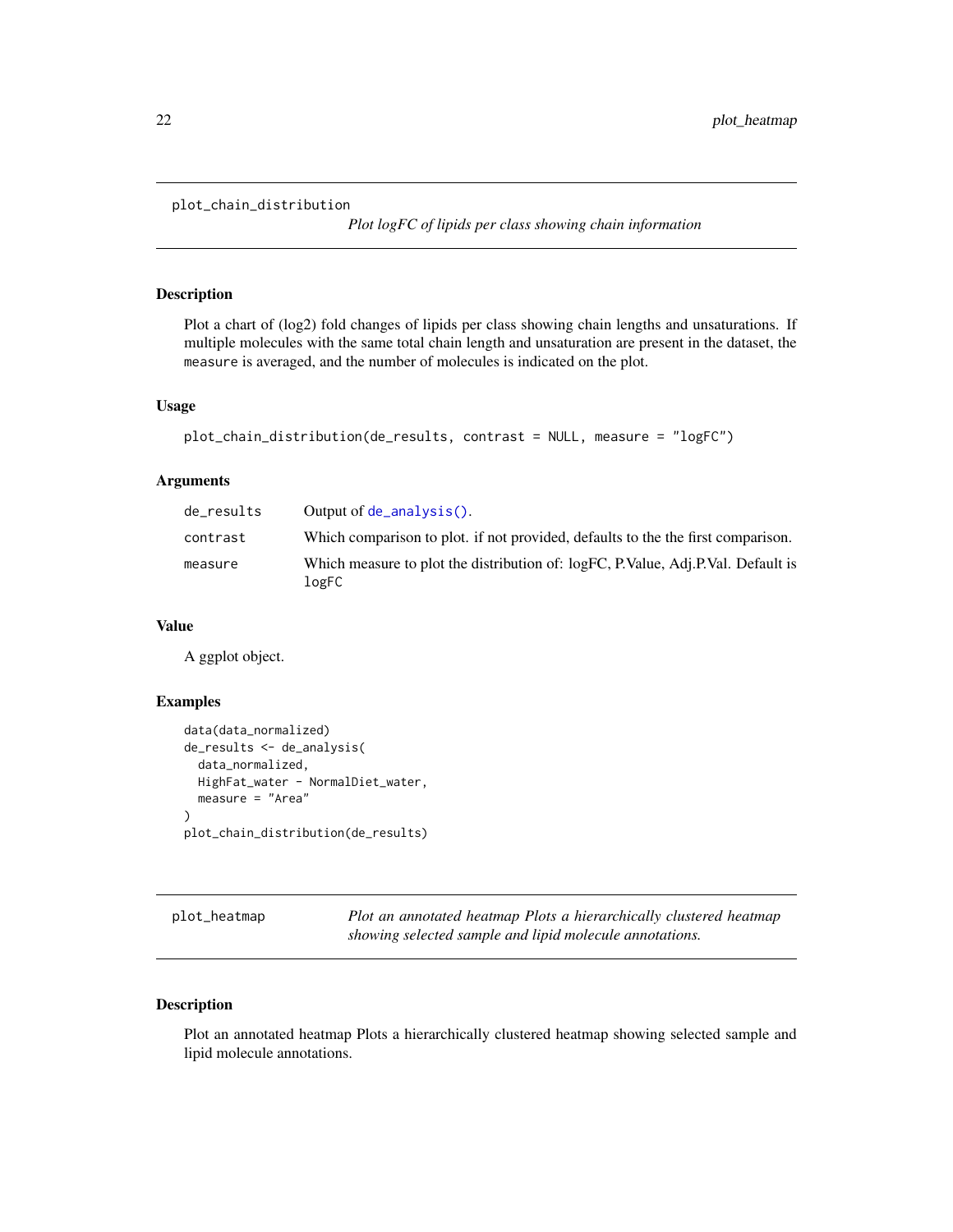### <span id="page-22-0"></span>plot\_heatmap 23

## Usage

```
plot_heatmap(
  data,
  measure = "Area",
  molecule_annotation = "Class",
  sample_annotation = "all",
  cluster_cols = "hclust",
  cluster_rows = "hclust",
  scale = "rows",...
\mathcal{L}
```
### Arguments

| data                | LipidomicsExperiment object.                                                                                                                                                            |
|---------------------|-----------------------------------------------------------------------------------------------------------------------------------------------------------------------------------------|
| measure             | Which measure to plot the distribution of: usually Area, Area Normalized,<br>Height or Retention Time. Default is Area.                                                                 |
| molecule_annotation |                                                                                                                                                                                         |
|                     | The column name for lipid annotation, default to Class.                                                                                                                                 |
| sample_annotation   |                                                                                                                                                                                         |
|                     | The column name for sample annotation, default to all.                                                                                                                                  |
| cluster_cols        | "none", "hclust", or "k-means" for no clustering, hierarchical clustering, and k-<br>means clustering of rows respectively. Default is "holust".                                        |
| cluster_rows        | "none", "helust", or "k-means" for no clustering, hierarchical clustering, and k-<br>means clustering of rows respectively. Default is "holust".                                        |
| scale               | character indicating if the values should be centered and scaled in either the row<br>direction or the column direction, or none. Corresponding values are "row",<br>"cols" and "none". |
| $\cdots$            | Additional parameters passed to iheatmapr:: iheatmap().                                                                                                                                 |

### Value

A heatmap plot

```
data(data_normalized)
plot_heatmap(data_normalized, sample_annotation = "group")
```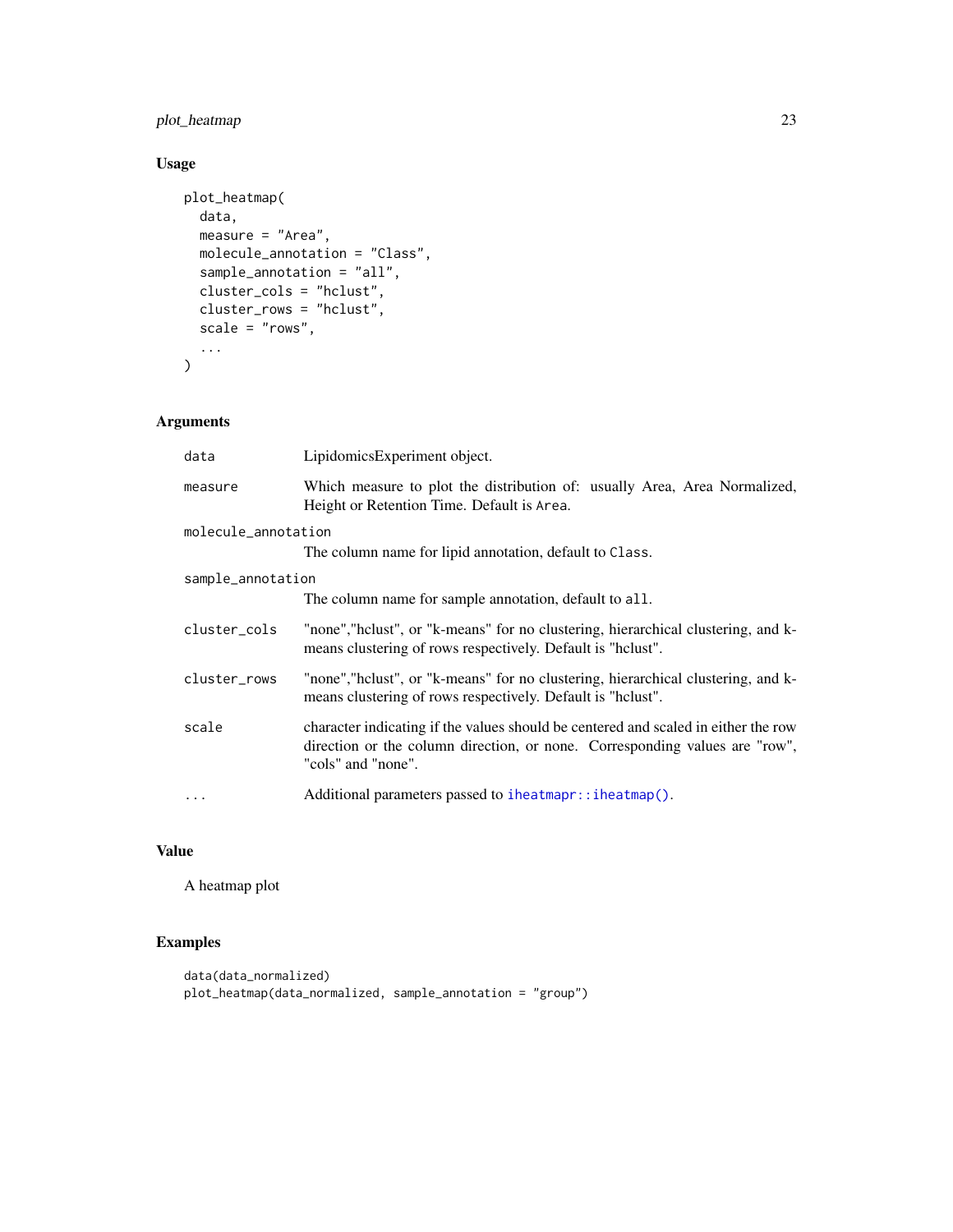<span id="page-23-0"></span>

lipidr supports two types of plots for to visualize at lipid classes.

sd plots a bar chart for standard deviation of a certain measure in each class. This plot type is usually used to look at standard deviations of intensity in each class, but can also be used to look at different measures such as Retention Time, to ensure all lipids are eluted within the expected range. To assess instrumental variation apply the function to technical quality control samples.

boxplot Plots a boxplot chart to examine the distribution of values per class. This plot type is usually used to look at the intensity distribution in each class, but can also be used to look at different measures, such as Retention Time or Background.

#### Usage

```
plot_lipidclass(data, type = c("boxplot", "sd"), measure = "Area", log = TRUE)
```
#### **Arguments**

| data    | LipidomicsExperiment object.                                                                                           |
|---------|------------------------------------------------------------------------------------------------------------------------|
| type    | plot type, either boxplot or sd. Default is boxplot.                                                                   |
| measure | Which measure to plot the distribution of: usually Area, Area Normalized,<br>Height or Retention Time. Default is Area |
| log     | Whether values should be log2 transformed. Default is TRUE (Set FALSE for<br>retention time).                          |

### Value

A ggplot object.

#### Examples

data(data\_normalized)

```
d_qc <- data_normalized[, data_normalized$group == "QC"]
plot_lipidclass(d_qc, "sd", "Area", log = TRUE)
plot_lipidclass(d_qc, "sd", "Retention Time", log = FALSE)
plot_lipidclass(d_qc, "boxplot", "Area", log = TRUE)
plot_lipidclass(d_qc, "boxplot", "Retention Time", log = FALSE)
```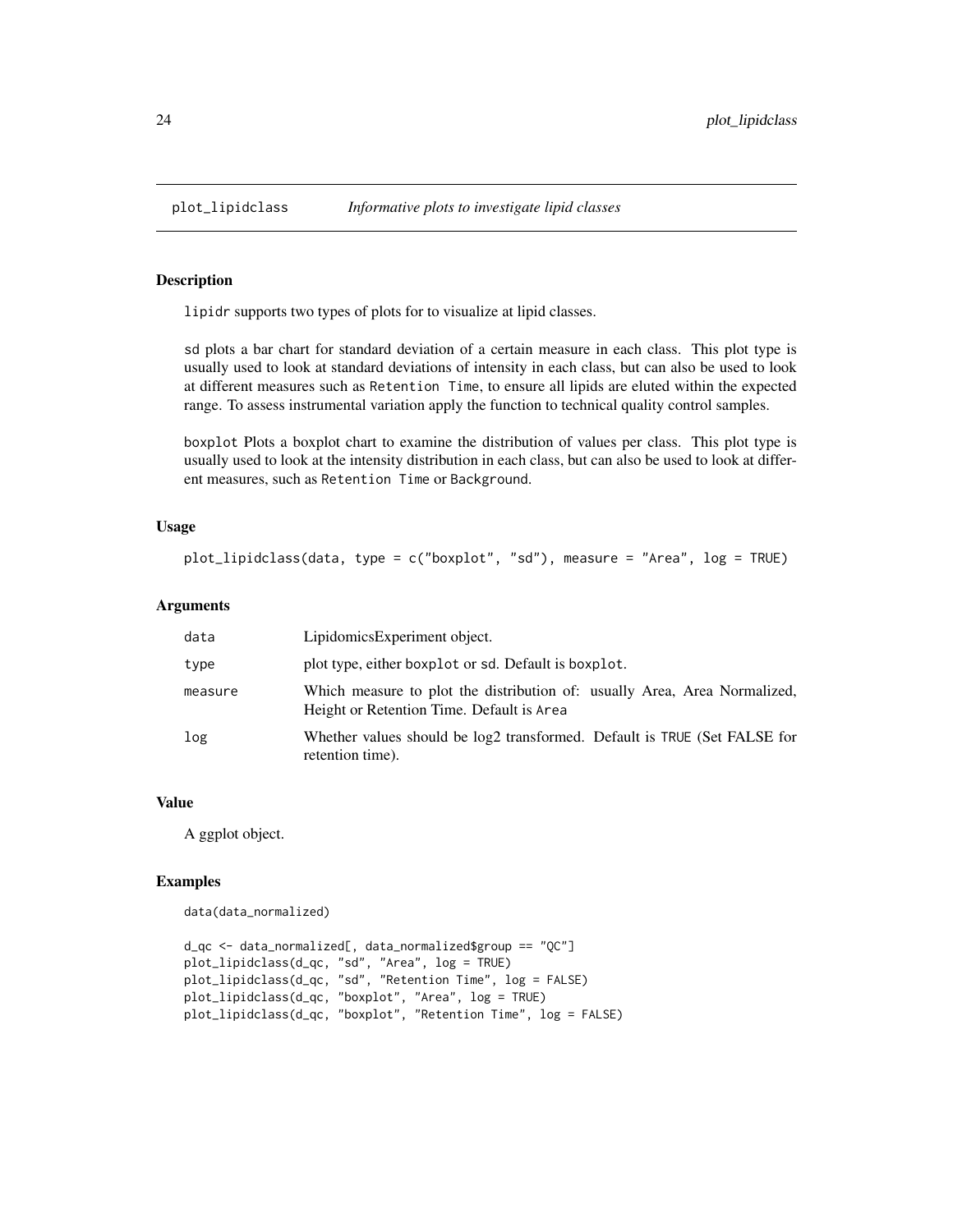<span id="page-24-0"></span>

lipidr supports three types of plots for to visualize at lipid molecules.

cv plots a bar chart for coefficient of variation of lipid molecules. This plot type is usually used to investigate the CV in lipid intensity or retention time, in QC samples.

sd plots a bar chart for standard deviations of a certain measure in each lipid. This plot type is usually used to look at standard deviation of intensity for each lipid, but can also be used to look at different measures such as Retention Time, to ensure all lipids elute within expected range.

boxplot plots a boxplot chart to examine the distribution of values per lipid. This plot type is usually used to look at intensity distribution for each lipid, but can also be used to look at different measures, such as Retention Time or Background.

#### Usage

```
plot_molecules(
  data,
  type = c("cv", "sd", "boxplot"),
  measure = "Area",
  log = TRUE,color = "Class"
\mathcal{E}
```
#### Arguments

| data    | LipidomicsExperiment object.                                                                           |
|---------|--------------------------------------------------------------------------------------------------------|
| type    | plot type, either cv, sd or boxplot. Default is cv.                                                    |
| measure | Which measure to plot the distribution of: usually Area, Area Normalized or<br>Height. Default is Area |
| log     | Whether values should be log2 transformed (Set FALSE for retention time).<br>Default is TRUE           |
| color   | The column name of a row annotation to be used as color                                                |

### Value

A ggplot object.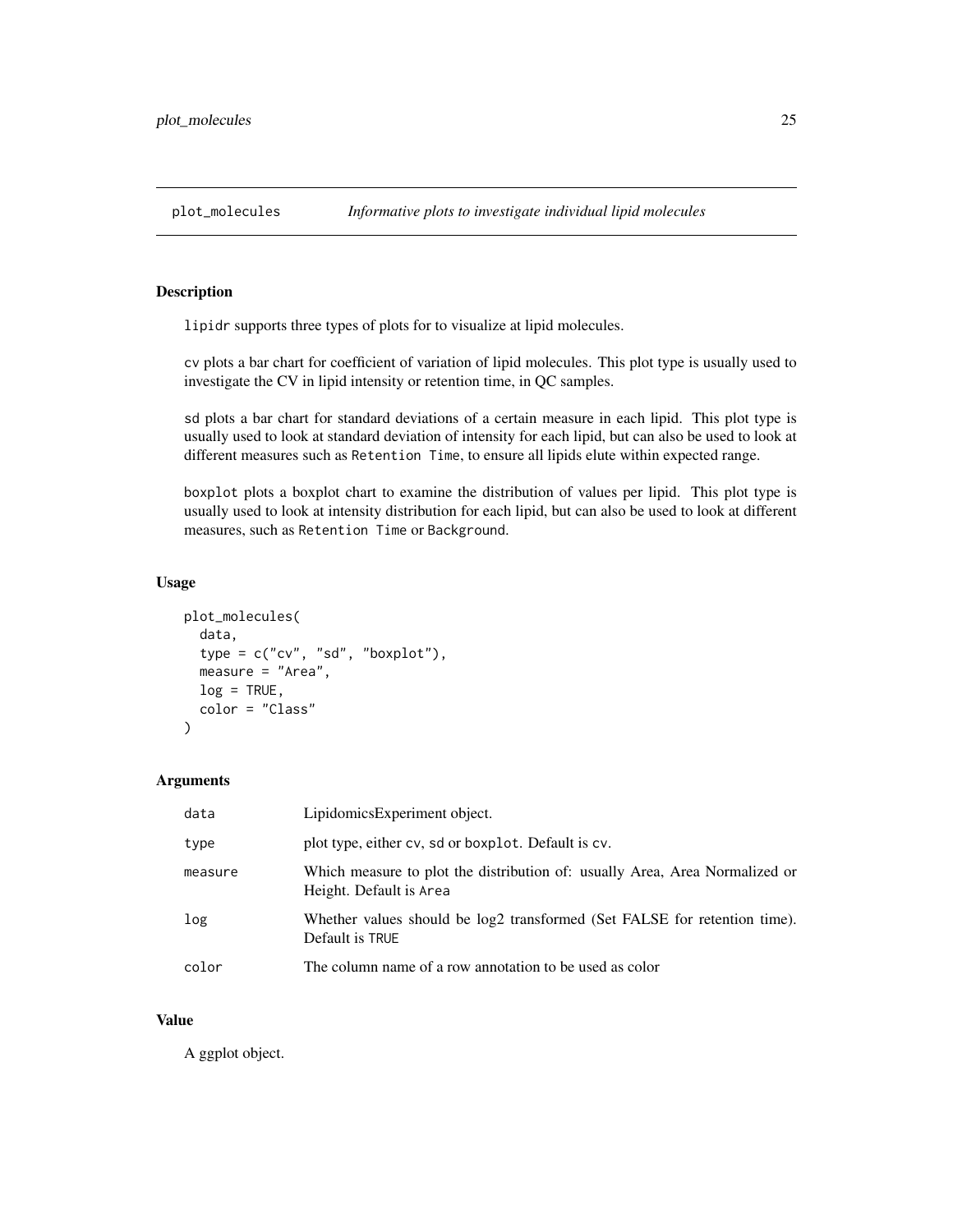### Examples

```
data(data_normalized)
d_qc <- data_normalized[, data_normalized$group == "QC"]
# plot the variation in intensity and retention time of all measured
# lipids in QC samples
plot_molecules(d_qc, "cv", "Area")
plot_molecules(d_qc, "cv", "Retention Time", log = FALSE)
# plot the variation in intensity, RT of ISTD (internal standards)
# in QC samples
d_istd_qc <- data_normalized[
 rowData(data_normalized)$istd,
 data_normalized$group == "QC"
\mathbf{I}plot_molecules(d_istd_qc, "sd", "Area")
plot_molecules(d_istd_qc, "sd", "Retention Time", log = FALSE)
plot_molecules(d_istd_qc, "boxplot")
plot_molecules(d_istd_qc, "boxplot", "Retention Time", log = FALSE)
```
plot\_samples *Informative plots to investigate samples*

#### Description

lipidr supports two types of plots for sample quality checking.

tic plots a bar chart for total sample intensity.

boxplot plots a boxplot chart to examine the distribution of values per sample.

#### Usage

```
plot_samples(
  data,
  type = c("tic", "boxplot"),measure = "Area",
 log = TRUE,color = NULL
)
```
## Arguments

| data    | LipidomicsExperiment object.                                                                   |
|---------|------------------------------------------------------------------------------------------------|
| type    | plot type, either tic or boxplot. Default is tic.                                              |
| measure | Which measure to use as intensity, usually Area, Area Normalized or Height.<br>Default is Area |

<span id="page-25-0"></span>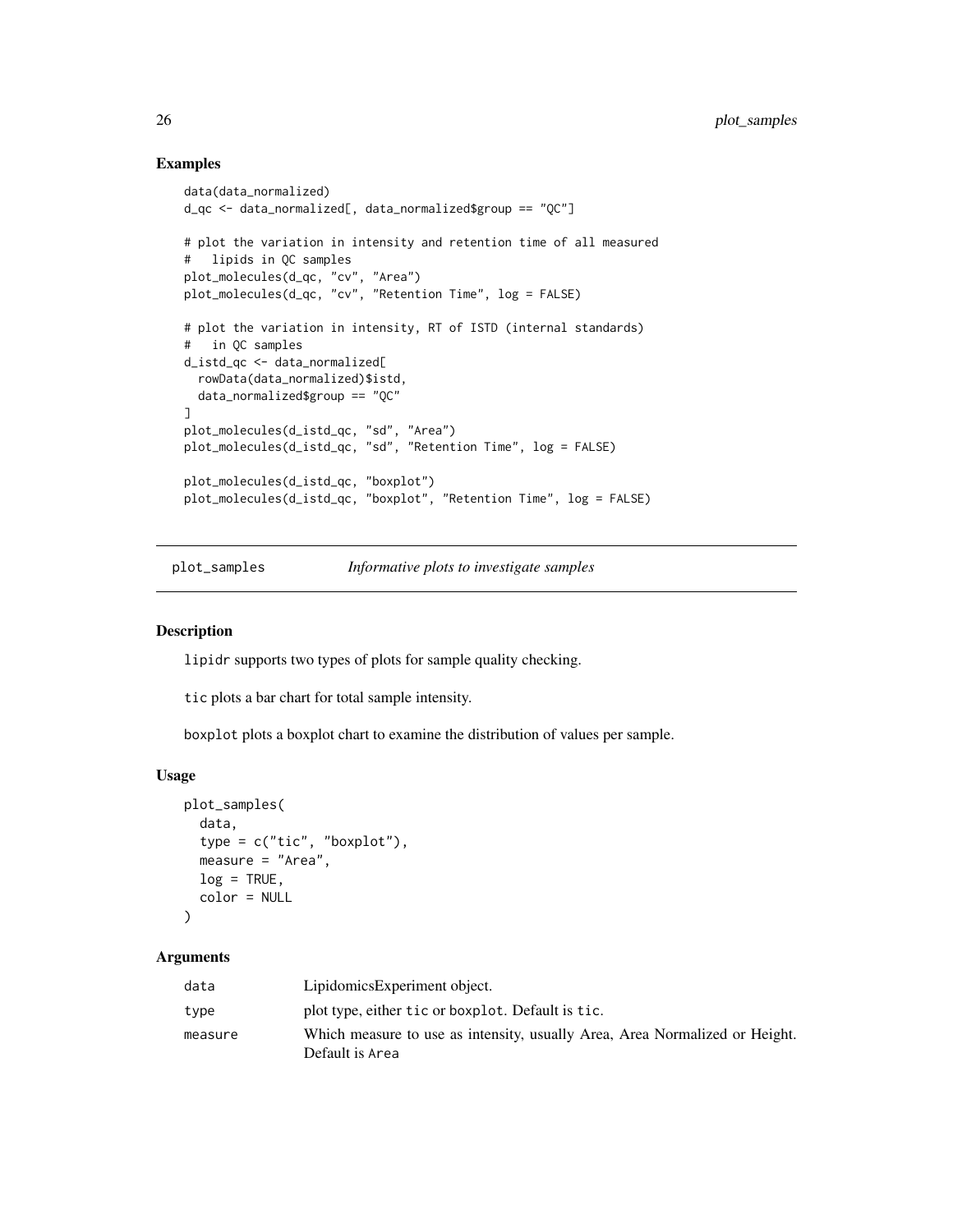### <span id="page-26-0"></span>plot\_trend 27

| log   | Whether values should be log2 transformed. Default is TRUE |
|-------|------------------------------------------------------------|
| color | The column name of a sample annotation to be used as color |

#### Value

A ggplot object.

#### Examples

```
data(data_normalized)
```

```
plot_samples(data_normalized, type = "tic", "Area", log = TRUE)
plot_samples(data_normalized, type = "tic", "Background", log = FALSE)
plot_samples(
  data_normalized[, data_normalized$group == "QC"],
  type = "boxplot",
  measure = "Retention Time", log = FALSE
\mathcal{L}
```
plot\_trend *Plot a regulation trend line between logFC and chain annotation*

### Description

Fit and plot a regression line of (log2) fold changes and total chain lengths or unsaturations. If multiple comparisons are included, one regression is plotted for each.

#### Usage

```
plot_trend(de_results, annotation = c("length", "unsat"))
```
### Arguments

| de_results | Output of de_analysis.                                   |
|------------|----------------------------------------------------------|
| annotation | Whether to fit trend line against chain length or unsat. |

#### Value

A ggplot object.

```
data(data_normalized)
de_results <- de_analysis(
  data_normalized,
  HighFat_water - NormalDiet_water,
  NormalDiet_DCA - NormalDiet_water,
  measure = "Area"
\mathcal{L}plot_trend(de_results, "length")
```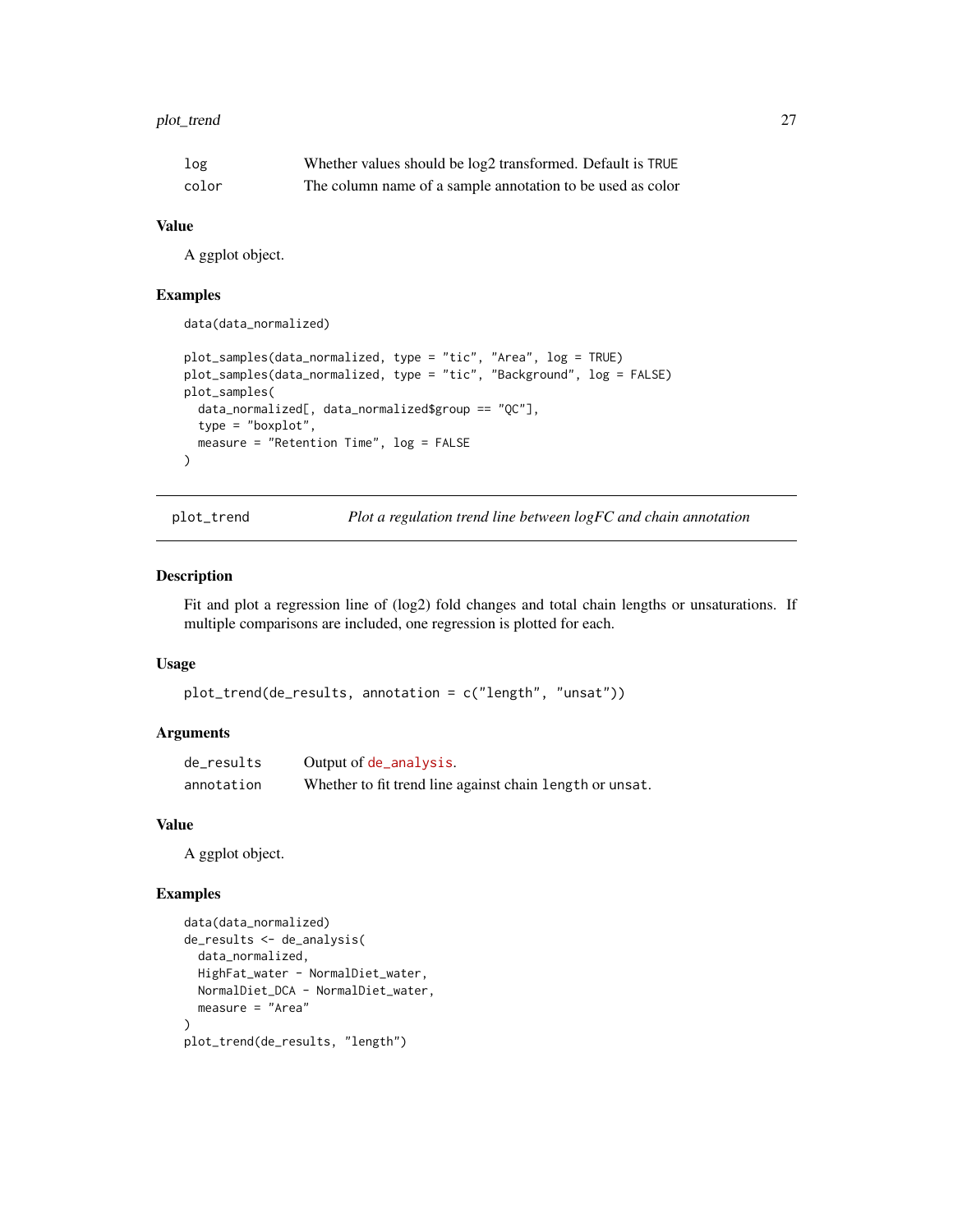<span id="page-27-0"></span>

Read Skyline exported files

#### Usage

read\_skyline(files)

#### Arguments

files Character vector with filepaths to Skyline exported files in CSV format.

### Value

LipidomicsExperiment object.

### Examples

```
datadir <- system.file("extdata", package = "lipidr")
# all csv files
filelist <- list.files(datadir, "data.csv", full.names = TRUE)
d <- read_skyline(filelist)
# View automatically generated lipid annotations
rowData(d)
```
remove\_non\_parsed\_molecules

*Remove molecules that couldn't be parsed by* lipidr *from the dataset*

#### Description

Remove molecules that couldn't be parsed by lipidr from the dataset

### Usage

remove\_non\_parsed\_molecules(data)

#### Arguments

data LipidomicsExperiment object.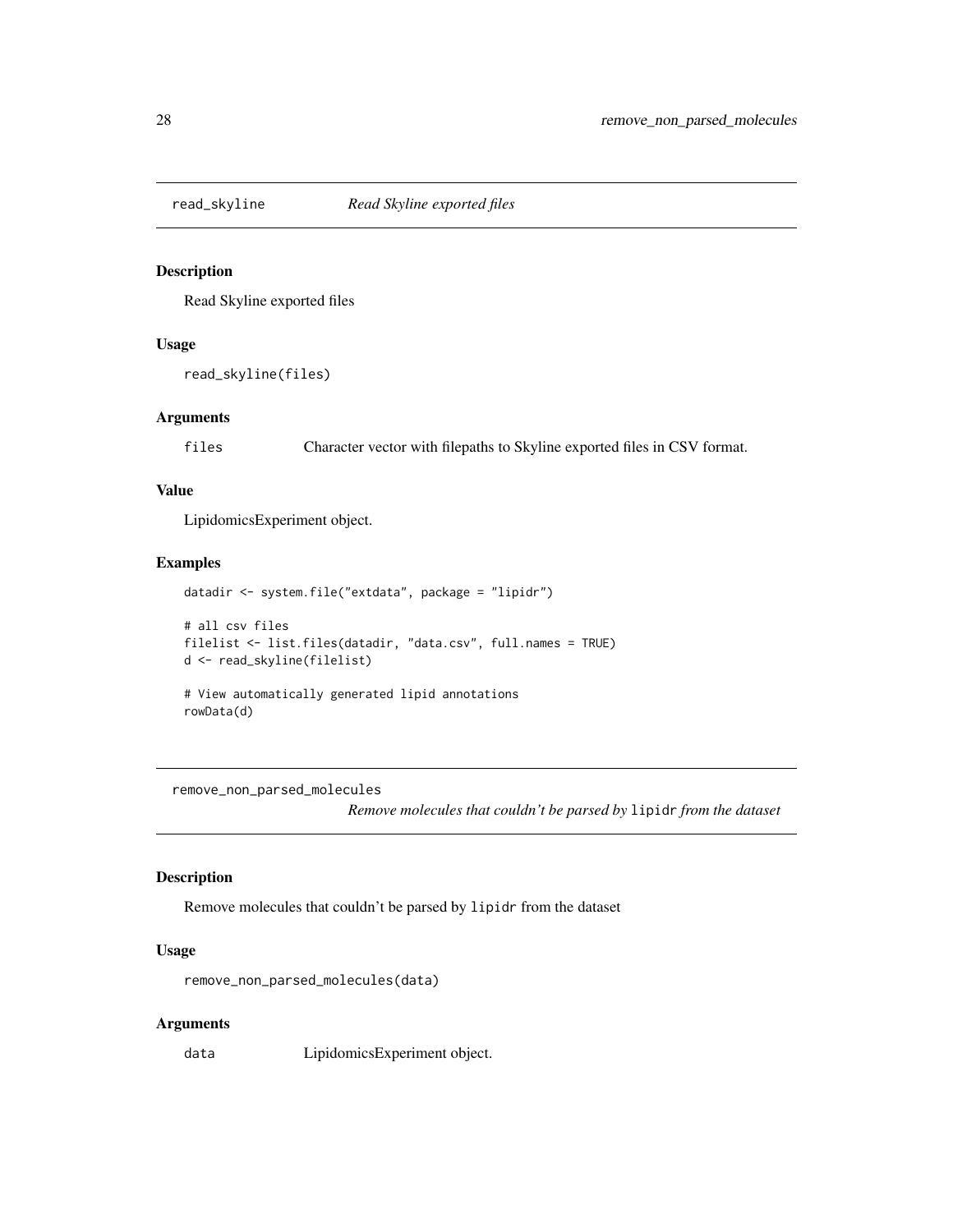### <span id="page-28-0"></span>Value

A filtered LipidomicsExperiment object.

### Examples

```
data(data_normalized)
remove_non_parsed_molecules(data_normalized)
```
summarize\_transitions *Summarize transitions*

### Description

Calculate a single intensity for molecules with multiple transitions, by determining the average or maximum intensity.

#### Usage

```
summarize_transitions(data, method = c("max", "average"))
```
#### Arguments

| data   | LipidomicsExperiment object.                                                                           |
|--------|--------------------------------------------------------------------------------------------------------|
| method | Choose to summarize multiple transitions by taking the average or maximum<br>intensity. Default is max |

### Value

A LipidomicsExperiment object with single intensities per lipid molecule

```
datadir <- system.file("extdata", package = "lipidr")
filelist <- list.files(datadir, "data.csv", full.names = TRUE)
d <- read_skyline(filelist)
clinical_file <- system.file("extdata", "clin.csv", package = "lipidr")
d <- add_sample_annotation(d, clinical_file)
d_summarized <- summarize_transitions(d, method = "average")
```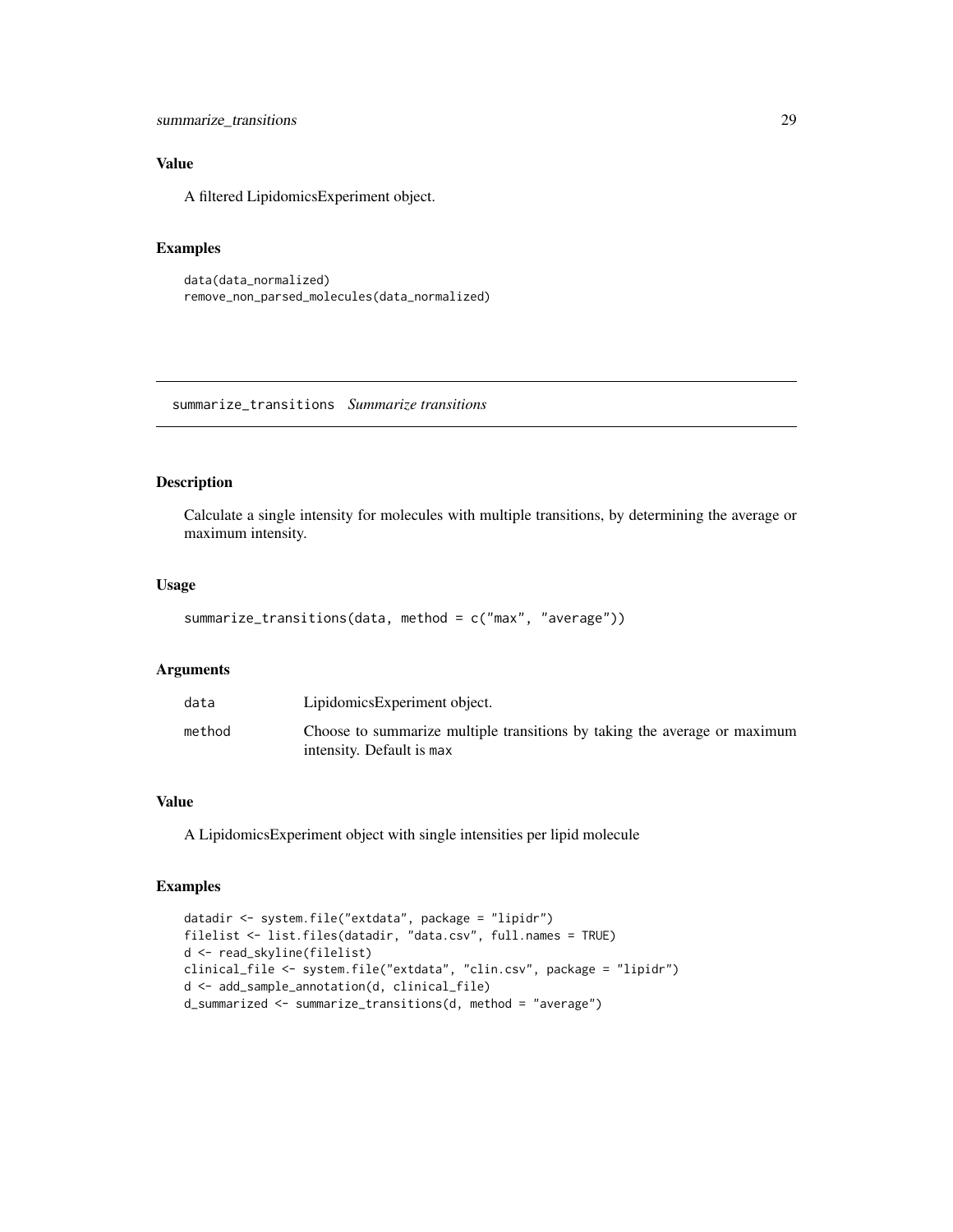<span id="page-29-0"></span>update\_molecule\_names *Rename molecules in a dataset.*

### Description

This function enables users to rename selected molecules in the dataset, so that they can be parsed correctly by lipidr or modify the lipid class. lipidr automatically updates the annotation for the renamed molecules.

#### Usage

update\_molecule\_names(data, old, new)

#### Arguments

| data | LipidomicsExperiment object.                            |
|------|---------------------------------------------------------|
| hſo  | A character vector of the molecule names to be renamed. |
| new  | A character vector of the new molecule names.           |

#### Value

A LipidomicsExperiment object with molecules name and annotation updated.

#### Examples

```
data(data_normalized)
old_names <- rowData(data_normalized)$Molecule
# replace PCO with plasmenylPC
new_names <- sub("^LPE", "LysoPE", old_names)
update_molecule_names(data_normalized, old_names, new_names)
```
use\_interactive\_graphics

*Activate interactive graphics*

### Description

Use this function to turn on/off interactive graphics plotting. Interactive plots require plotly to be installed. Interactive graphics are disabled by default.

#### Usage

```
use_interactive_graphics(interactive = TRUE)
```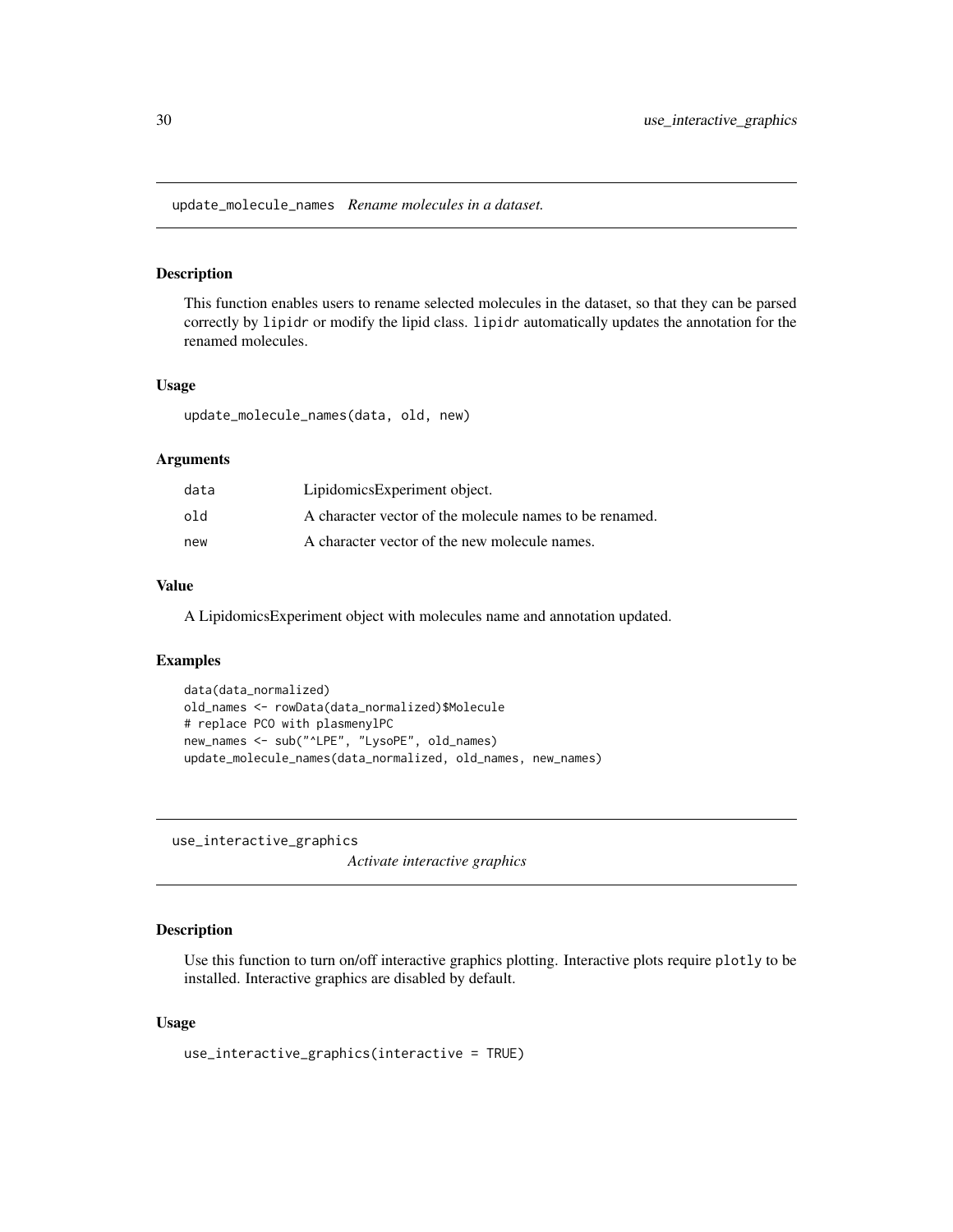### Arguments

interactive Should interactive plots be displayed? Default is TRUE.

#### Value

None

```
data(data_normalized)
use_interactive_graphics()
```

```
# plot the variation in intensity and retention time of all measured
# lipids in QC samples
d_qc <- data_normalized[, data_normalized$group == "QC"]
# plot_molecules(d_qc, "cv", "Area")
```

```
# turn off interactivity
use_interactive_graphics(interactive = FALSE)
```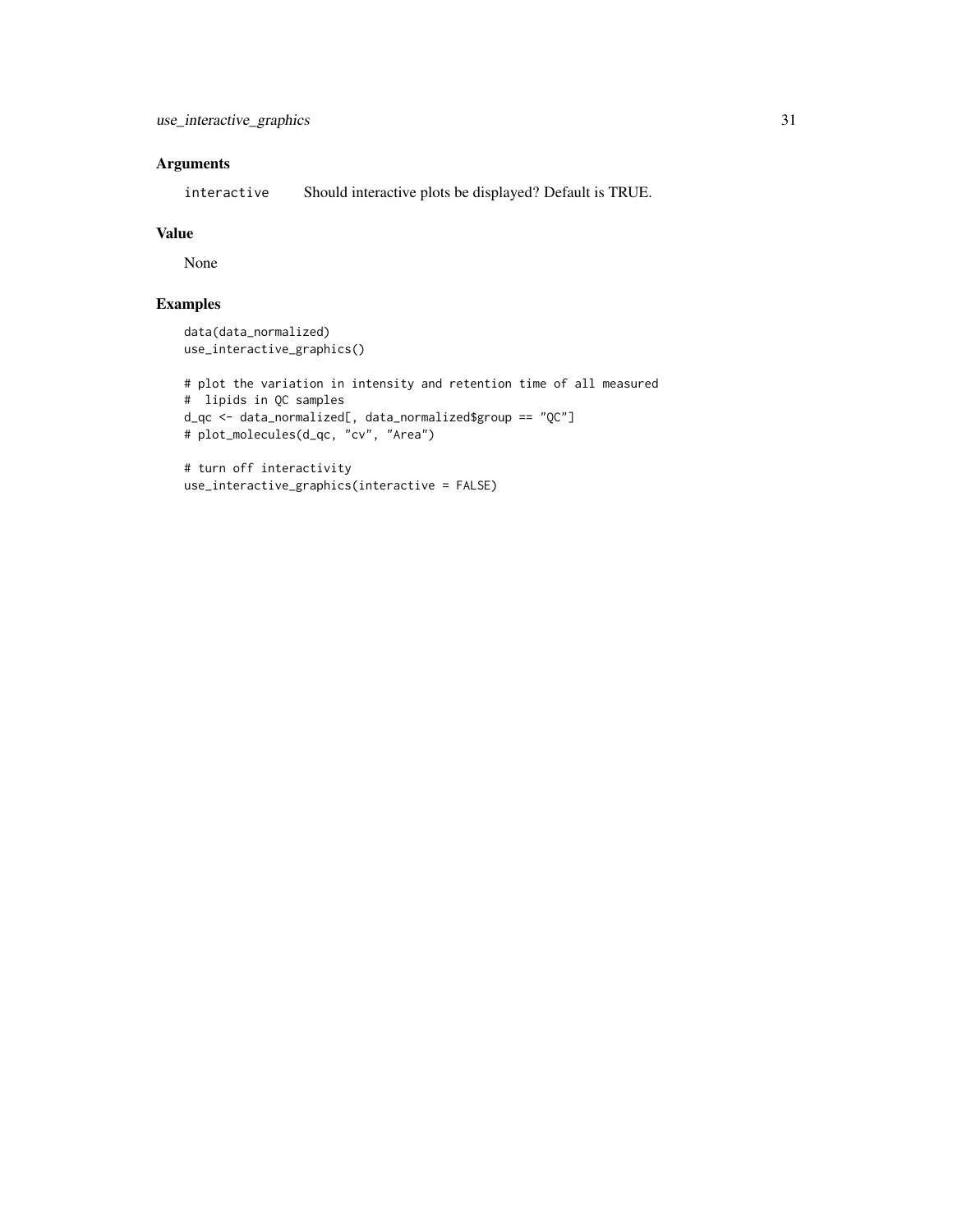# <span id="page-31-0"></span>**Index**

∗ datasets data\_normalized, [5](#page-4-0) lipidDefaults, [11](#page-10-0) lipidnames\_pattern, [12](#page-11-0) ∗ lipidr datasets data normalized.  $5$ lipidDefaults, [11](#page-10-0) lipidnames\_pattern, [12](#page-11-0) lipidr-data, [13](#page-12-0) .LipidomicsExperiment *(*LipidomicsExperiment-class*)*, [13](#page-12-0)

add\_sample\_annotation, [3](#page-2-0) annotate\_lipids, [4](#page-3-0) as\_lipidomics\_experiment, [5](#page-4-0)

data\_normalized, [5,](#page-4-0) *[11–](#page-10-0)[13](#page-12-0)* de\_analysis, [6](#page-5-0) de\_analysis(), *[7](#page-6-0)*, *[15](#page-14-0)*, *[22](#page-21-0)* de\_design *(*de\_analysis*)*, [6](#page-5-0)

```
fetch_mw_study (list_mw_studies), 14
fgsea::fgsea(), 15, 16
filter_by_cv, 8
```

```
gen_lipidsets, 8
```

```
iheatmapr::iheatmap(), 23
impute_na, 9
imputeLCMD::impute.MinDet(), 9
imputeLCMD::impute.MinProb(), 9
imputeLCMD::impute.wrapper.KNN(), 9
imputeLCMD::impute.wrapper.MLE(), 9
imputeLCMD::impute.wrapper.SVD(), 9
imputeLCMD::impute.ZERO(), 9
is_logged, 10
is_normalized (is_logged), 10
is_summarized (is_logged), 10
```

```
lipidDefaults, 6, 11, 12, 13
```
lipidnames\_pattern, *[6](#page-5-0)*, *[11](#page-10-0)*, [12,](#page-11-0) *[13](#page-12-0)* LipidomicsExperiment, [12](#page-11-0) LipidomicsExperiment-class, [13](#page-12-0) lipidr *(*lipidr-package*)*, [3](#page-2-0) lipidr-data, [13](#page-12-0) lipidr-package, [3](#page-2-0) list\_mw\_studies, [14](#page-13-0) lsea, [15](#page-14-0) lsea(), *[15](#page-14-0)* model.matrix(), *[6](#page-5-0)* mva, [17](#page-16-0) mva(), *[18](#page-17-0)* non\_parsed\_molecules, [19](#page-18-0) normalize\_istd, [20](#page-19-0) normalize\_pqn, *[5](#page-4-0)*, [21](#page-20-0) opls(), *[18](#page-17-0)* plot\_chain\_distribution, [22](#page-21-0) plot\_class\_enrichment *(*lsea*)*, [15](#page-14-0) plot\_enrichment *(*lsea*)*, [15](#page-14-0) plot\_heatmap, [22](#page-21-0) plot\_lipidclass, [24](#page-23-0) plot\_molecules, [25](#page-24-0) plot\_mva *(*mva*)*, [17](#page-16-0) plot\_mva\_loadings *(*mva*)*, [17](#page-16-0) plot\_results\_volcano *(*de\_analysis*)*, [6](#page-5-0) plot\_samples, [26](#page-25-0) plot\_trend, [27](#page-26-0) read\_mw\_datamatrix *(*list\_mw\_studies*)*, [14](#page-13-0) read\_mwTab *(*list\_mw\_studies*)*, [14](#page-13-0) read\_skyline, [28](#page-27-0) remove\_non\_parsed\_molecules, [28](#page-27-0) set\_logged *(*is\_logged*)*, [10](#page-9-0)

set\_normalized *(*is\_logged*)*, [10](#page-9-0) set\_summarized *(*is\_logged*)*, [10](#page-9-0) significant\_lipidsets *(*lsea*)*, [15](#page-14-0)